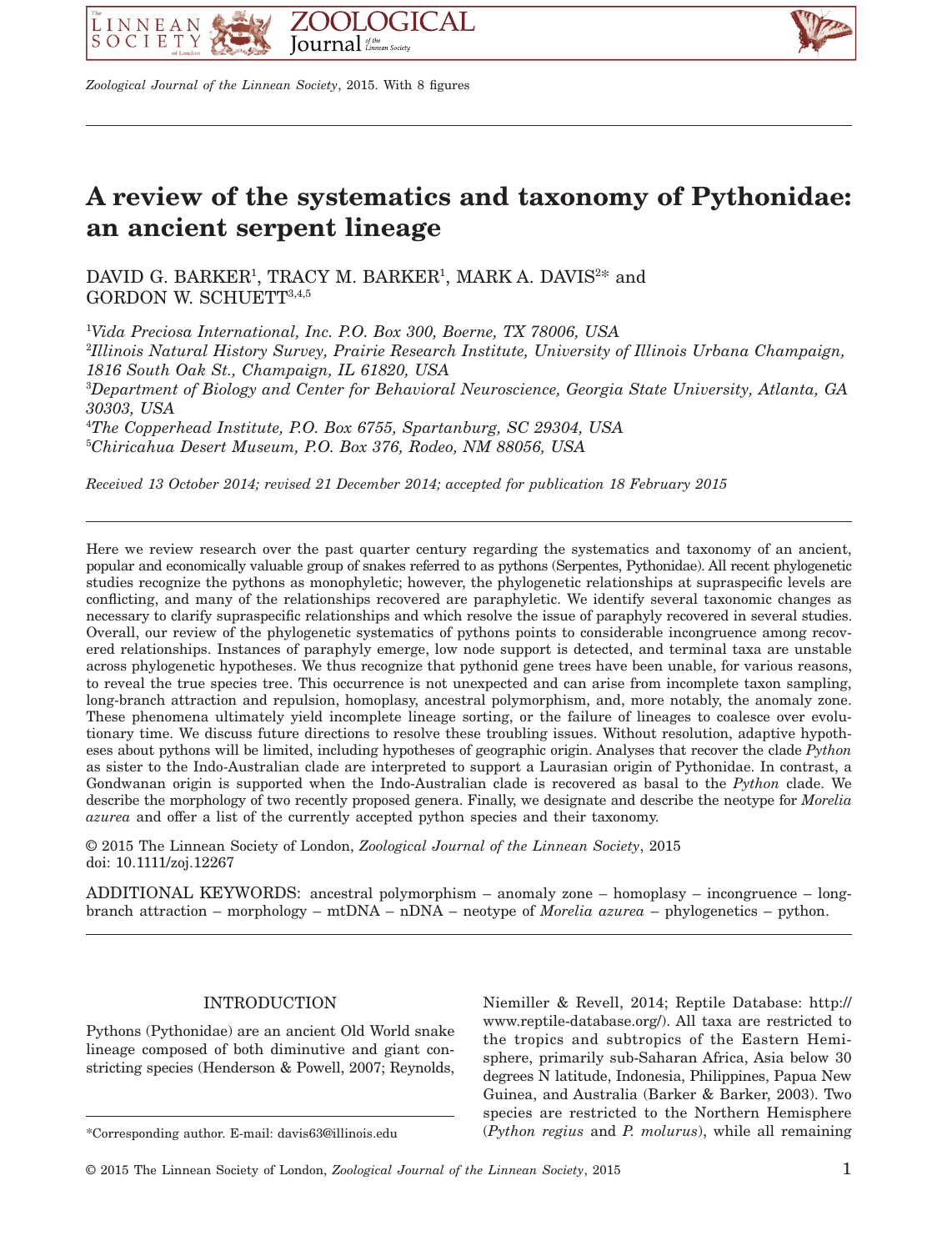species  $(n = 42)$  occupy equatorial or subequatorial regions.

The first description of a python (*Coluber molurus*) was included in Linnaeus (1758). By 1850, 13 species, including the largest species in the genus *Python*, were identified. In the second half of the  $19<sup>th</sup>$  century,  $12$ new species were described and are still recognized today. In the  $20<sup>th</sup>$  century, 15 taxa were described that remain recognized, ten of which are considered species and five as subspecies (Wallach, Williams & Boundy, 2014)). From 2000 to 2013, 12 new taxa were described and named, three of which show minor morphological variation and are considered as subspecies. Currently, Pythonidae is comprised of 44 species of which four have recognized subspecies (Table 1). Based on this trend it seems likely that more species will be discovered and named as remote regions are explored more thoroughly, especially in Southeast Asia.

All recent phylogenetic studies recognize the pythons as monophyletic (Lawson, Slowinski & Burbrink, 2004; Noonan & Chippindale, 2006; Grazziotin *et al*., 2007; Pyron, Burbrink & Wiens, 2013; Reynolds *et al*., 2014). Morphological studies include those of Underwood & Stimson (1990), Kluge (1993), and Rawlings *et al*. (2008). Phylogenetic studies based on molecular characters include Slowinski & Lawson (2002), Wilcox *et al*. (2002), Lawson *et al*. (2004), Noonan & Chippindale (2006), Grazziotin *et al*. (2007), Vidal, Delmas & Hedges (2007), Pyron *et al*. (2013), and Reynolds *et al*. (2014).

Descriptions of the phylogenetic relationships of pythons at supraspecific levels are conflicting, and many of the derived relationships resulted in paraphyly. Our purpose here is to compare the phylogenetic relationships hypothesized in modern systematic studies, identify and evaluate conflicts and congruences among the analyses in order to create a current and correct list of the species in the Pythonidae. For the purpose of comparison, we provide the phylogenetic relationships of taxa hypothesized in multiple studies and illustrated by a variety of trees.

The phylogeny of pythons is of particular historical interest as evidence in the question of their geographic origin. Some phylogenetic studies of pythons have uncovered two basic divisions, a clade that includes the species in the genus *Python*, and a sister clade comprised of all other species, referred to as the Indo-Australian clade (Rawlings *et al*., 2008). Analyses that place the *Python* clade as the sister species to the Indo-Australian clade are interpreted to support a Laurasian origin of the Pythonidae. A Gondwanan origin is supported, however, when the lineages in the Indo-Australian clade are hypothesized to be basal to the clade composed of *Python* (Kluge, 1993).

During the  $20<sup>th</sup>$  century, there were several prominent publications in which the supraspecific taxonomy of various python species was changed. The assignment of various species to genera was originally accomplished on the basis of overall similarity (Stull, 1935; Stimson, 1969; McDowell, 1975; Cogger, Cameron & Cogger, 1983), but evolutionary methods of analysis (sensu Hennig, 1966) were eventually employed, beginning with Underwood & Stimson (1990) and Kluge (1993).

## A REVIEW OF THE PHYLOGENETIC STUDIES OF PYTHONIDAE

McDowell's (1975) systematic research on pythons remains one of the most detailed morphological studies of this group of snakes. His phenetic analysis had taxonomic implications for all members of Pythonidae, his concentration on the pythons of New Guinea notwithstanding. With the exception of the Australian genus *Aspidites*, McDowell described the genera of pythons as 'weakly defined', stating '. . . a good case could be made for referring to all species as *Python* (Daudin, 1803)'. McDowell also was first to recognize that the genus *Python* could be partitioned into two groups, which he identified as the *reticulatus* group and the *molurus* group. He noted that species of the *reticulatus* group shared features with *Liasis*, which at that time included *amethistina*, *boeleni*, *boa*, *albertisii*, *papuanus*, and *childreni*. McDowell removed *amethistina* and *boeleni* from *Liasis* and *spilota* from *Morelia*, referring all to *Python* because of their affinities to the *reticulatus* group. McDowell also included *timoriensis* in the *reticulatus* clade.

Underwood (1976) compared phenetic and phyletic analyses of the Boidae. Today, however, species included in Underwood's analysis are currently classified as members of Pythonidae, Loxocemidae, Bolyeriidae, Xenopeltidae, Calabariidae, Tropidophiidae, and Boidae (Pyron *et al*., 2013). Nine species of pythons were included in Underwood's analysis but no taxonomic changes were recommended. He hypothesized a Laurasian origin of pythons.

The first phylogenetic analysis of Pythonidae, using outgroup methods and character states, was undertaken by Underwood & Stimson (1990). Their analysis was based on 38 morphological characters using 18 python species. The authors used a 'common ancestor' as an outgroup, coding as primitive the most common character states primarily within *Loxocemus* and *Xenopeltis*, but they also considered the conditions of *Cylindrophis*, *Uropeltis, Anomalepis*, and *Anilius*. Based on their study, Underwood and Stimson concluded that the pythons represent a monophyletic group of Laurasian origin. They also recommended that pythons not classified as either *Python* or *Aspidites* be assigned to the genus *Morelia*.

In our opinion, the phylogenetic analysis of Kluge (1993; Fig. 1) seems to have had the greatest impact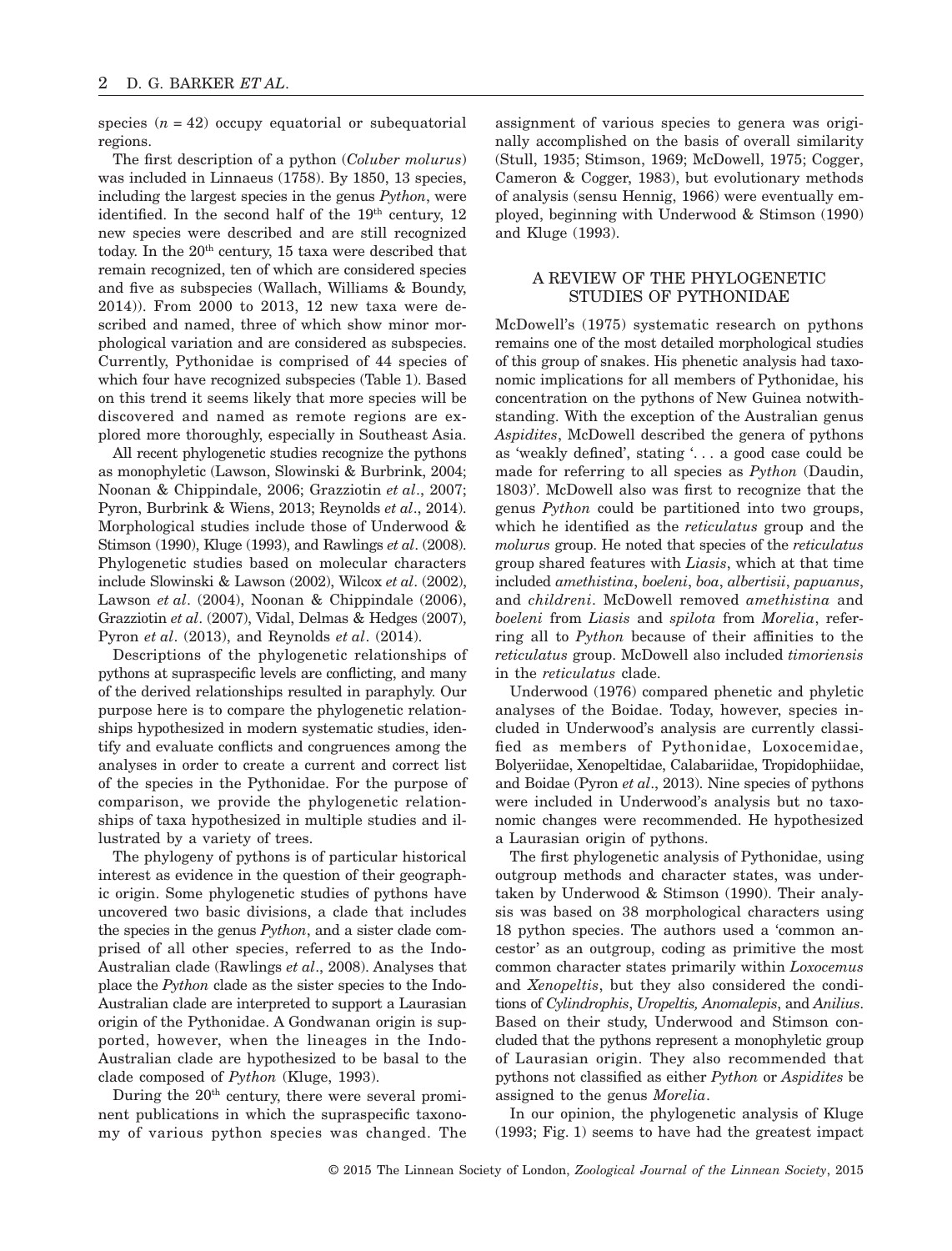The momentum and morphological physicistic inquiries have numerous their casourount noninentative: murvious makes with an assertise,  $\alpha$  were not included in analyses. With the exception of the Reynolds *et al.* manuscri ous molecular and morphological phylogenetic inquiries have influenced their taxonomic nomenclature. Individuals marked with an asterisk (\*) were not in-Table 1. List of currently recognized Python species and associated nomenclatural changes. Forty four species of Python are currently recognized, and numercluded in analyses. With the exception of the Reynolds *et al*. manuscript, taxonomic sampling was less than 60% coverage, and thus numerous gaps in phylogenetically valuable data exist. This table illustrates the taxonomic changes that would be required if strict nomenclatural rules were followed based on the analyses of **Table 1.** List of currently recognized Python species and associated nomenclatural changes. Forty four species of Python are currently recognized, and numerous molecular and morphological phylogenetic inquiries have influenced their taxonomic nomenclature. Individuals marked with an asterisk (\*) were not inthese studies

| Genus                                                                                                                                                                   | Species                                                                                                                                                 | Common name                                                                                                                                                                                                                                                      | Kluge (1993)                                                                                                                                                                                             | Lawson et al. (2004)                                                                               | Rawlings et al. (2008)                                                                                                                                                                                     | Pyron et al. $(2013)$                                                                                                                                                                                      | Reynolds et al. (2014)                                                                                                                                                                                                       |
|-------------------------------------------------------------------------------------------------------------------------------------------------------------------------|---------------------------------------------------------------------------------------------------------------------------------------------------------|------------------------------------------------------------------------------------------------------------------------------------------------------------------------------------------------------------------------------------------------------------------|----------------------------------------------------------------------------------------------------------------------------------------------------------------------------------------------------------|----------------------------------------------------------------------------------------------------|------------------------------------------------------------------------------------------------------------------------------------------------------------------------------------------------------------|------------------------------------------------------------------------------------------------------------------------------------------------------------------------------------------------------------|------------------------------------------------------------------------------------------------------------------------------------------------------------------------------------------------------------------------------|
| <b>Bothrochilus</b><br>Leiopython<br>$Lei$ opython<br>Leiopython<br>Leiopy ton<br>Antaresia<br>Antaresia<br>Antaresia<br>Antaresia<br>Aspidites<br>Aspidites<br>Apodora | mela no cephalus<br>fredparkeri<br>perthensis<br>huonensis<br>maculosa<br>biakensis<br>albertisii<br>childreni<br>papuana<br>stimsoni<br>ramsayi<br>boa | Northern Whitelip Pythor<br>Huon Peninsula Whitelip<br>Karimui Basin Whitelip<br>Large-blotched Python<br>Biak Whitelip Python<br>Black-headed Python<br>Children's Python<br>Spotted Python<br>Papuan Python<br>Ringed Python<br>Pygmy Python<br>Python<br>Woma | Aspidites melanocephalus<br>Leiopython albertisii<br>Antaresia perthensis<br>Antaresia maculosa<br>Antaresia childreni<br>Antaresia stimsoni<br>Apodora papuana<br>Aspidites ramsayi<br>Bothrochilus boa | Leiopython albertisii<br>Morelia maculosa<br>Morelia childreni<br>Liasis papuanus<br>$\frac{M}{N}$ | Aspidites melanocephalus<br>Bothrochilus albertisii<br>Antaresia perthensis<br>Antaresia maculosa<br>Antaresia childreni<br>Antaresia stimsoni<br>Aspidites ramsayi<br>Bothrochilus boa<br>Lisalia papuana | Aspidites melanocephalus<br>Bothrochilus albertisii<br>Antaresia perthensis<br>Antaresia maculosa<br>Antaresia childreni<br>Antaresia stimsoni<br>Aspidites ramsayi<br>Liasis papuanus<br>Bothrochilus boa | Chondropython maculosus<br>Chondropython perthensis<br>Aspidites melanocephalus<br>Chondropython childreni<br>Chondropython stimsoni<br>Bothrochilus albertisii<br>Lisalia papuanus<br>Aspidites ramsayi<br>Bothrochilus boa |
| Leiopython<br>Leiophon<br>Liasis                                                                                                                                        | meridionalis<br>montanus                                                                                                                                | Southern Whitelip Python<br>Wau Whitelip Python<br>Wetar Python<br>Python                                                                                                                                                                                        |                                                                                                                                                                                                          |                                                                                                    |                                                                                                                                                                                                            |                                                                                                                                                                                                            | Leiopython meridionalis                                                                                                                                                                                                      |
| Liasis<br>Liasis<br>Liasis<br>Liasis                                                                                                                                    | savuensis<br>olivaceus<br>nackloti<br>fuscus<br>dunni                                                                                                   | Freckled Python<br>Water Python<br>Olive Python<br>Savu Python                                                                                                                                                                                                   | Liasis olivaceus<br>Liasis mackloti                                                                                                                                                                      | Liasis olivaceus<br>Liasis mackloti                                                                | Lisalia olivacea<br>Liasis mackloti<br>Liasis fuscus                                                                                                                                                       | Liasis olivaceus<br>Liasis mackloti<br>Liasis fuscus                                                                                                                                                       | Lisalia olivaceus<br>Liasis savuensis<br>Liasis mackloti<br>Liasis fuscus                                                                                                                                                    |
| Malayopython<br>Malayopython<br>Morelia<br>Morelia<br>Morelia<br>Morelia                                                                                                | timoriensis<br>reticulatus<br>imbricata<br>carinata<br>azurea<br>bredli                                                                                 | Southwestern Carpet Python<br>Northern Green Python<br>Lesser Sundas Python<br>Rough-scaled Python<br>Reticulated Python<br>Centralian Python                                                                                                                    | Python timoriensis<br>Python reticulatus<br>Morelia carinata<br>×                                                                                                                                        | Python reticulatus                                                                                 | Broghammerus timoriensis<br>Broghammerus reticulatus<br>Chondropython viridis (N)<br>Chondropython carinata<br>Morelia bredli                                                                              | Broghammerus timoriensis<br>Broghammerus reticulatus<br>Morelia carinata<br>Morelia bredli<br>$\frac{1}{2}$                                                                                                | Malayopython reticulatus<br>Malayopython timorensis<br>Morelia carinata<br>Morelia bredli                                                                                                                                    |
| Simalia<br>Simalia<br>Simalia<br>Simalia<br>Simalia<br>Morelia<br>Morelia<br>Simalia                                                                                    | $\label{eq:requad} one pellicns is$<br>amethistina<br>clastolepis<br>kinghorni<br>boeleni<br>spilota<br>viridis<br>nauta                                | Southern Moluccan Python<br>Southern Green Python<br>Amethystine Python<br>Tanimbar Python<br>Diamond Python<br>Oenpelli Python<br>Scrub Python<br><b>Black Python</b>                                                                                           | Morelia oenpelliensis<br>Morelia amethistina<br>Morelia boeleni<br>Morelia spilota<br>Morelia viridis                                                                                                    | Simalia amethistina<br>Morelia spilota<br>Morelia viridis                                          | Chondropython viridis (S)<br>Morelia oenpelleniesis<br>Genus novum boeleni<br>Morelia amethistina<br>Morelia spilota                                                                                       | Simalia oenpelleniesis<br>Simalia amethistina<br>Simalia boeleni<br>Morelia spilota<br>Morelia viridis                                                                                                     | Chondropython viridis<br>Simalia amethistina<br>Simalia clastolepis<br>Simalia kinghorni<br>Nyctophylopython<br>Simalia boeleni<br>Morelia spilota<br>$open liensis$<br>Simalia nauta                                        |
| Simalia<br>Python<br>Python<br>Python<br>Python<br>Python<br>Python                                                                                                     | breite nstein<br>$b$ rongersmai<br>bivitatus<br>anchietae<br>kyaiktiyo<br>tracyae<br>curtus                                                             | Escarpment Python<br>Halmahera Python<br>Sumatran Python<br>Burmese Python<br>Borneo Python<br><b>Blood Python</b><br>Mon Python                                                                                                                                 | $Python\, and the$<br>Python curtus<br>ų.                                                                                                                                                                |                                                                                                    | Python brongersmai                                                                                                                                                                                         | Python brongersmai<br>Python curtus                                                                                                                                                                        | Python brongersmai<br>Python bivittatus<br>Python anchietae<br>Simalia tracyae<br>Python curtus                                                                                                                              |
| Coverage $(\%)$<br>Taxonomic<br>Python<br>Python<br>Python<br>Python                                                                                                    | natalensis<br>molums<br>regius<br>sebae                                                                                                                 | Lesser African Python<br>African Python<br>Indian Python<br><b>Ball Python</b>                                                                                                                                                                                   | $P$ ython molurus<br>Python regius<br>$Python\;sebae\\ 0.55$                                                                                                                                             | Python molurus<br>Python regius<br>Python sebae<br>0.30                                            | Python molurus<br>Python regius<br>${\it Python \; sebac\atop 0.59}$                                                                                                                                       | Python~molumes<br>Python regius<br>${\it Python\;sebae}\atop 0.59$                                                                                                                                         | Python~molumes<br>Python regius<br>$Python\;sebae\ 0.77$                                                                                                                                                                     |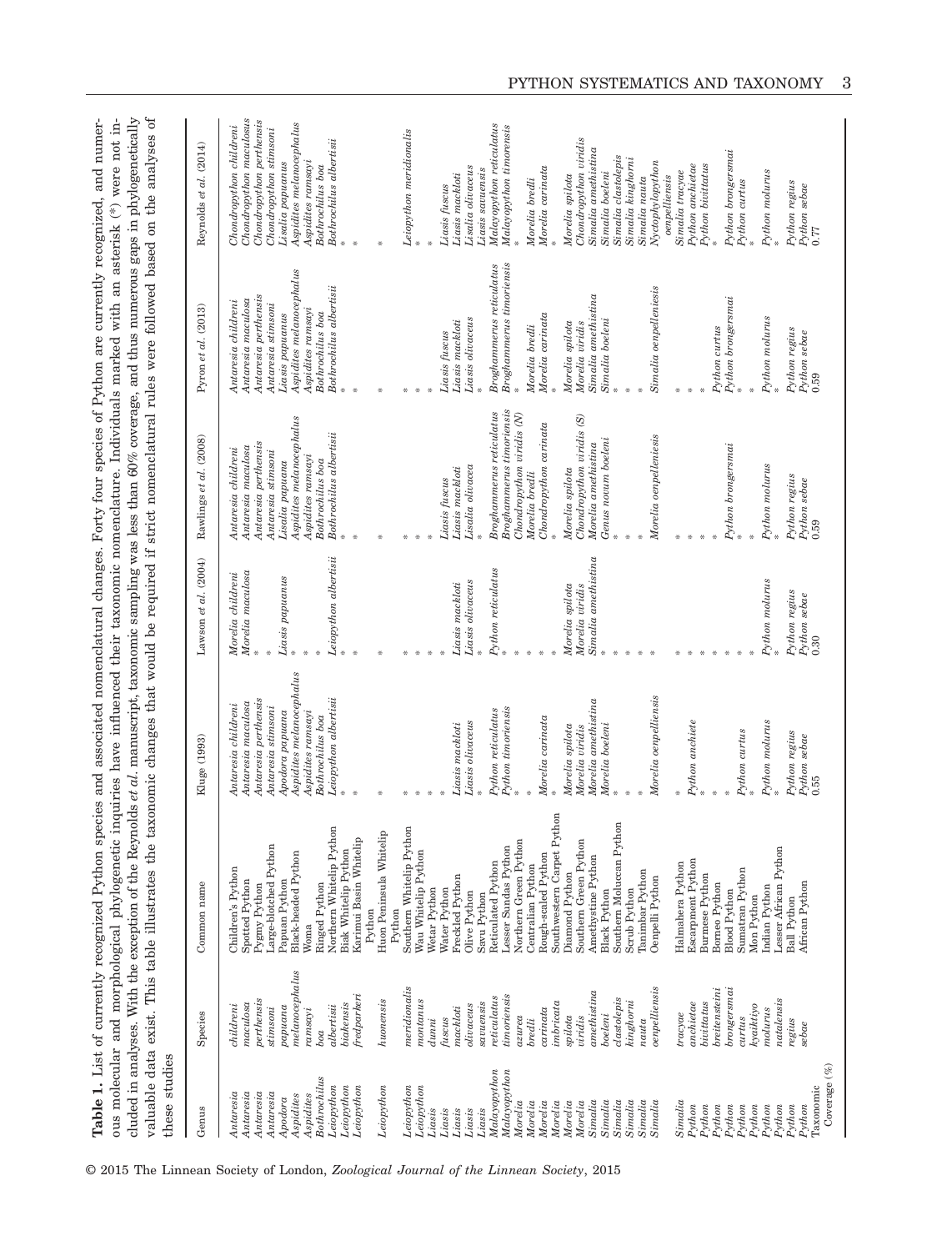

**Figure 1.** Kluge's (1993) phylogenetic hypothesis of the pythons based on 121 morphological, meristic, and behavioural characters.

and influence on the systematics and taxonomy of pythons. His analysis of 24 extant species of pythons was based on a data set of 121 morphological and behavioural characters. Kluge's first outgroup included what were then classified as the boines, erycines, tropidophiines, bolyeriines, and *Acrochordus*. Successively distant outgroups were *Loxocemus*, *Xenopeltis*, and anilioid snakes (*Anilius*, *Cylindrophis*, and uropeltines).

Kluge hypothesized that the most primitive species are characterized by small body size, small heads, noor-few labial pits, and entire subcaudals, whereas the species with the most derived traits showed a trend to be larger, have increased head size, numerous labial pits with complex development and structure, and an extensive division of the scalation, particularly on the head. The python genus *Aspidites* emerged as the sister to all other pythons, and the python lineages with the most derived characters were the sister clades *Morelia* and *Python*. Kluge's systematic arrangement recognized three monotypic genera. The hypothesized relationships illustrated in Figure 1 required some taxonomic changes that were accepted as appropriate nomenclature. This analysis required that *Bothrochilus* (Schlegel, 1837) be restricted to *boa*, and *Leiopython* Hubrecht, 1879 was resurrected from synonymy for *albertisii*. In the 20 years prior to this study, these two species had been shuffled from *Morelia* to *Liasis* to *Bothrochilus*.

Kluge (1993) also placed *papuana* in a new genus *Apodora*. We agree with Kluge that this species is sufficiently distinct from the genus *Liasis* to warrant recognition as an independent lineage. *Apodora papuana* in life is starkly different from any of the other species in *Liasis*. Though there are general overall similarities between *Apodora papuana* and *Liasis olivaceus* (i.e. both are large brown elongated snakes with similarly high counts of ventral scales), perceivable similarities end there. We have extensive experience with living specimens of *Apodora*, and also with all taxa of *Liasis* (*fuscus*, *dunni*, *mackloti*, *savuensis*, *olivaceus*) excepting *L. olivaceus barroni*. We have observed that *A. papuana* has the remarkable ability to change the colour of its head, eyes, and body, each independent of the other; this is not observed (or reported) in *Liasis*. Furthermore, *Apodora* has a low neural spine on the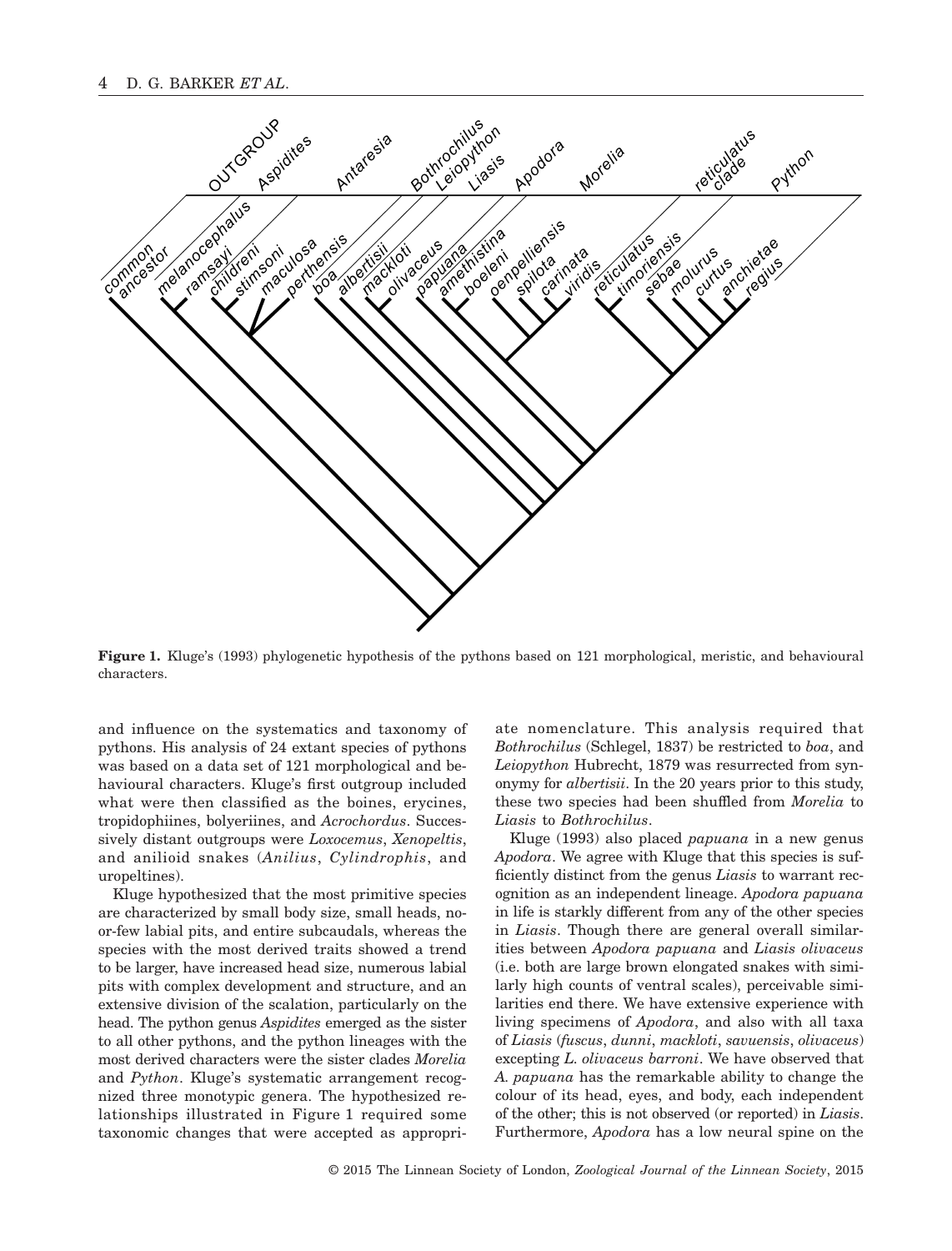

**Figure 2. Lawson** *et al.* 's (2004) phylogenetic hypothesis of the pythons based on sequence analysis of the mitochondrial cytochrome *b* region.

vertebrae of the neck and body relative to *Liasis*, a primitive condition (Scanlon & Mackness, 2002). *Apodora* has darkly pigmented skin, including the lining of the mouth and cloaca, and has an extremely long and deeply forked tongue. According to Parker (1982), *Apodora* appears to easily slough skin; this has not been observed by us and has not been reported in *Liasis*. *Apodora* has thermoreceptive pits in the rostral while *Liasis* species generally do not (individual specimens of *L. mackloti* may show shallow rostral pits, (Barker and Barker, pers. obs.; McDowell, 1975). When corrected for size (SVL), the eggs of *Apodora* are relatively larger than those of any of the four *Liasis* species with whose eggs which we have experience (Barker and Barker, unpubl. data). The phylogenetic analysis and conclusions of Rawlings, Barker & Donnellan (2004), based on mitochondrial DNA markers, strongly support the recognition of *Apodora* as the sister taxon to *Liasis*.

Kluge (1993) found that *Morelia* forms a clade that consists of the taxa (*boeleni* + *amethistina*) and (*spilota* + *viridis* + *oenpelliensis* + *carinata*). Kluge recommended that if future studies supported formal recognition of these sister clades, the (*boeleni* + *amethistina*) clade should be placed in the genus *Simalia* (Gray, 1849). The second clade would remain in the genus *Morelia*, as *spilota* is the type species of the genus. Kluge (1993) assigned *amethistina*, *spilota*, and *viridis* to the genus *Morelia*. He also illustrated a separation of the *reticulatus* clade from the clade comprised of the genus *Python*. However, the hypothesized placement of the *Python* clade and the *reticulatus* clade as derived sister clades (Fig. 1) allow the inclusion of *reticulatus* and *timoriensis* in the genus *Python* without paraphyly.

Lawson *et al*. (2004) included 13 species of pythons in their broad examination of phylogenetic relationships of alethinophidian snakes, relying on complete nucleotide sequences of the mitochondrial gene cytochrome *b*. The *molurus* group of *Python* (sensu McDowell, 1975) was used as the sister group to all other pythons (see Fig. 2). However, *reticulatus* is recovered as the sister group to all Indo-Australian python species; therefore, in this arrangement, the retention of *reticulatus* in *Python* renders that clade paraphyletic. In their Figure 1, '*Morelia*' *amethistina* is sister to a clade comprising *Liasis*, *Apodora*, *Antaresia*, *Leiopython*, plus other *Morelia*, which renders *Morelia* as paraphyletic. Interestingly, Lawson *et al*. (2004) recovered (*Morelia viridis* + *Antaresia maculosa*), and (*M. spilota* + *A. childreni*) as sister clades. These are highly unlikely relationships that appear in different variations in several subsequent analyses (see below).

Grazziotin *et al*. (2007) included pythons in their phylogenetic study of alethinophidian snakes (Fig. 3). This analysis is based solely on molecular characters. The dataset was comprised of the nucleotide sequences of four mitochondrial and five nuclear genes. The sample used in the study included 70 taxa, including all major higher squamate taxa. There is a unique relationship proposed by this analysis among the snakes in that the Pythonidae and the Boidae are hypothesized to be alethinophidians with the most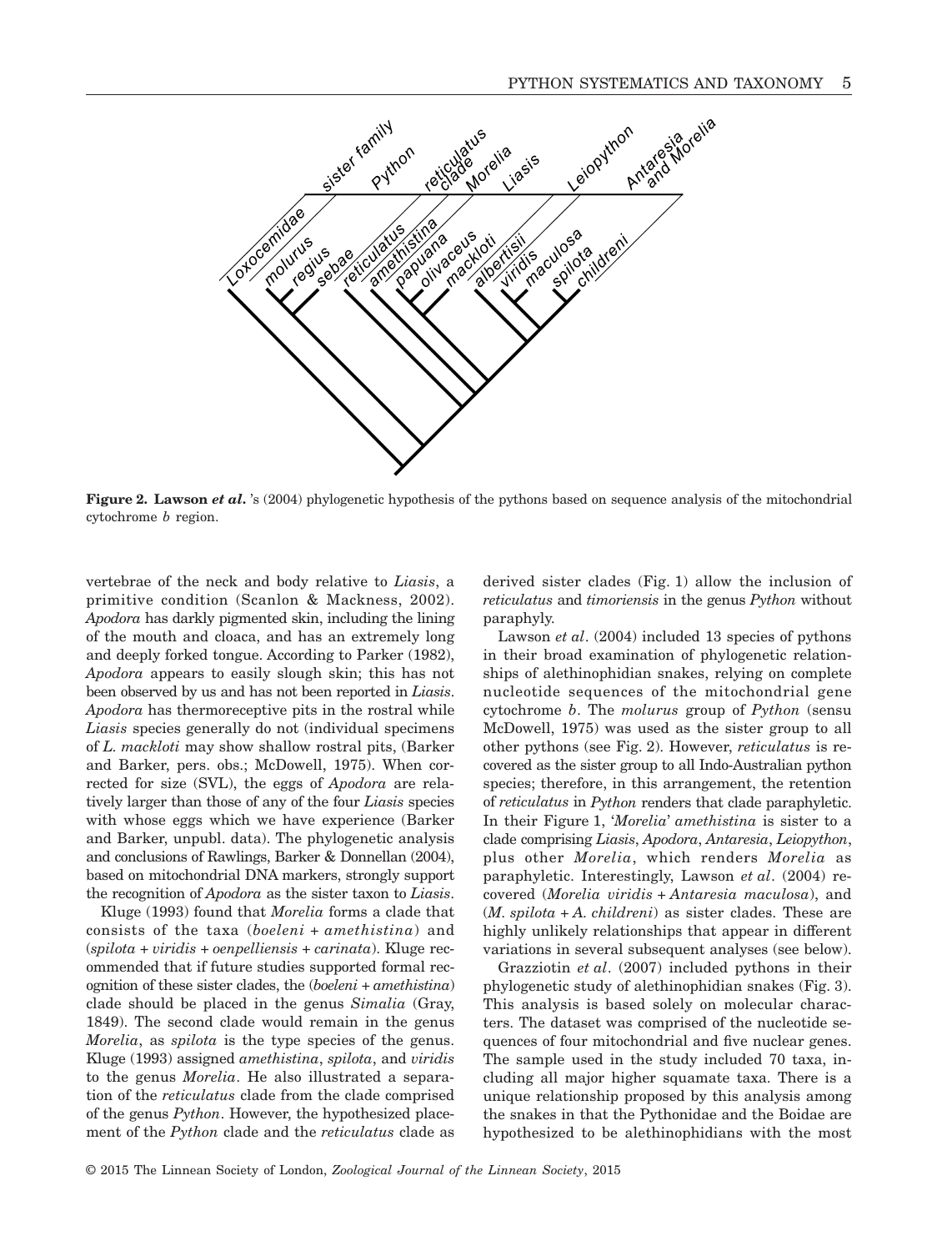

**Figure 3. Grazziotin** *et al***.** 's (2007) phylogenetic hypothesis of the pythons based on a total evidence approach using sequence data from four mitochondrial DNA regions and five nuclear DNA loci.

derived characters. Within Pythonidae, the genus *Python* is hypothesized as the sister to all other pythons, which is consistent with all of the analyses based on molecular characters. However, the genus *Antaresia* is recovered as sister to all Indo-Australian pythons, which is a unique arrangement. In general, the relationships of the Indo-Australian pythons are not resolved. Based on this analysis, an argument could be made to place *Leiopython* in synonymy with *Bothrochilus*, and *Apodora* in synonymy with *Liasis*.

Grazziotin *et al.* (2007) '... suggest that some of the conflicting results obtained in molecular studies. . .can be interpreted as a problem of taxon sampling that produce spurious signals due to the relictual condition of the extant snake fauna. . .' They go on to say, 'A clearer picture of snake phylogeny would be possible only through a total evidence approach that includes morphology and fossil information.'

Rawlings *et al*. (2008) developed a phylogenetic hypothesis using a combined morphological and molecular (4 mtDNA regions and the structural features of the mitochondrial control region) data, re-analyzed Kluge's (1993) 121 character morphological data set, and compared their results with previous studies (see below). The central premise of this study concerns the geographic origin of Pythonidae. The phylogeny proposed by Kluge (1993) has *Aspidites* as sister to all

other pythons and implies that the pythons arose in Gondwana. The phylogenies proposed by Underwood & Stimson (1990) and Lawson *et al*. (2004) have the genus *Python* as sister to all other pythons, which implies a Laurasian origin.

Three analyses were performed with combined molecular and morphological data for 26 python taxa and three outgroup taxa. These analyses – Maximum Parsimony, Bayesian, and a strict consensus – produced phylogenies that consistently show a paraphyletic arrangement in *Python*, with *Python* (*molurus* clade, sensu McDowell, 1975) recovered as sister to all other pythons, and the clade (*reticulatus* + *timoriensis*) recovered as sister to all Australo-Papuan species (see Fig. 4). In two of these phylogenies, *Morelia* is paraphyletic. In the two illustrated trees, *Apodora* is in a clade with *Liasis* with weak support; in a tree that is not illustrated but is equally parsimonious to the tree in their Figure 2A, *Apodora* is recovered as sister to *Liasis*. *Leiopython* and *Bothrochilus* are recovered as sister in all three trees. In one analysis, taxa of the *Morelia* clade (*viridis* N + *viridis* S + *carinata*) are sister to the *Antaresia* clade.

Four Maximum Parsimony analyses were then performed using morphological characters exclusively. Two analyses used Kluge's 121 character dataset, and two were made with modifications to the dataset. In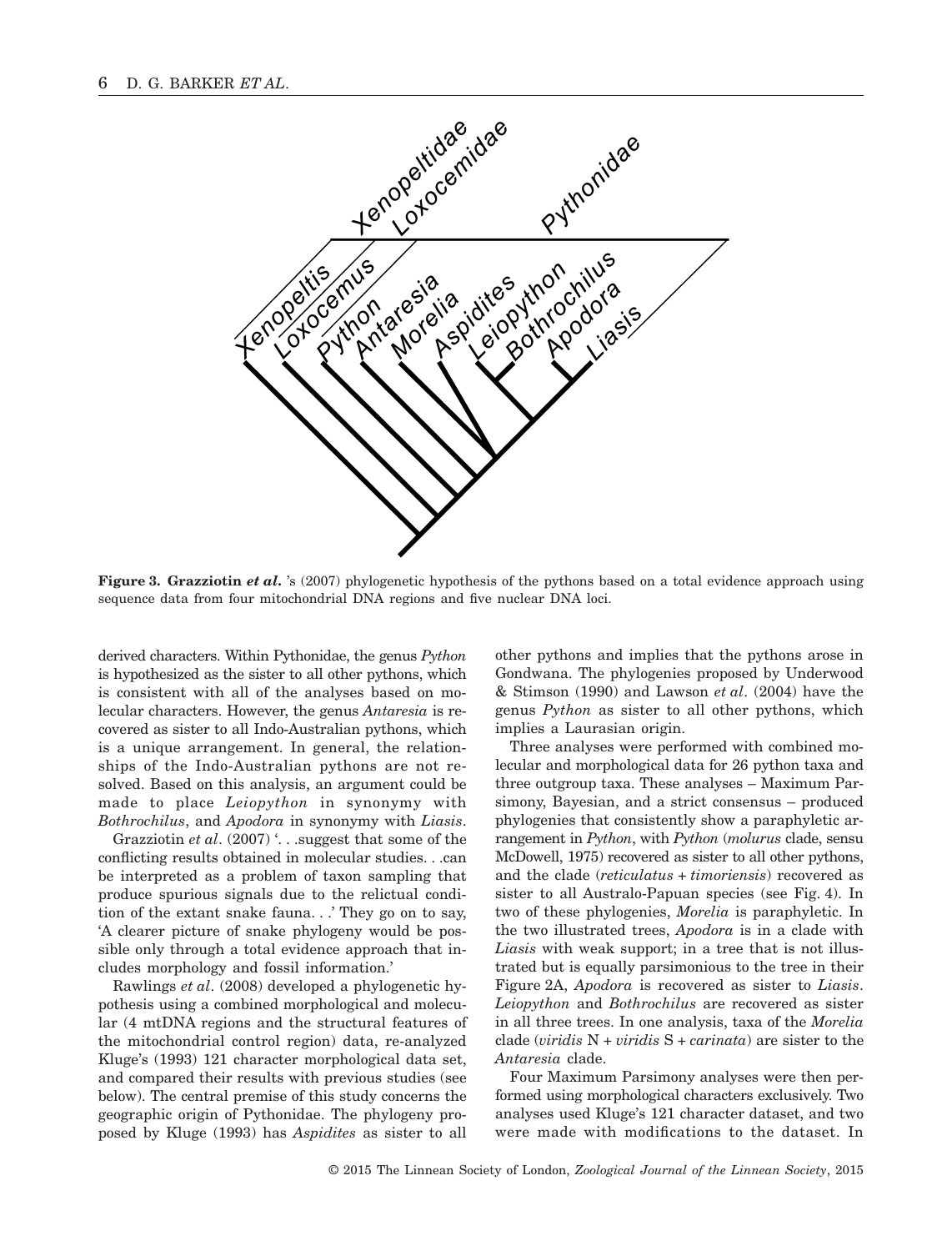

**Figure 4. Rawlings** *et al***.** 's (2008) phylogenetic hypothesis of the pythons based on a combined analysis of morphological data and four mitochondrial DNA regions.

addition, two analyses used an expanded set of outgroups, and two incorporated a single 'common ancestor' outgroup, described by Rawlings *et al*. (2008) as "as per Kluge's analysis". We note that the single outgroup used was identified as boines, as defined in Kluge (1991). Kluge described the common ancestor as the common ancestral state of the characters of bolyeriines, tropidophiines, and rarely *Acrochordus*, but never the Caenophidia. The expanded outgroup in the two analyses includes anilioids, caenophidians, boines, and *Loxocemus* and *Xenopeltis*; this more closely follows the recent tree-of-life proposed by Pyron *et al*. (2013).

The rationale for modifications to the morphological dataset stemmed from 16 characters in the Kluge dataset that partition *Aspidites* from all other pythons, placing it sister to all other pythons in Kluge's hypothesized phylogeny (Fig. 1). Rawlings *et al*. (2008) and others re-evaluated those characters according to several criteria, including evaluating which characters are plesiomorphic and which, if any, are secondarily derived characters (e.g. reversals) resulting from the burrowing behaviour of *Aspidites*. Ultimately eight characters from the dataset were removed as they represented phylogenetically non-informative autapomorphies. We point out that Kluge stated specifically that he did not consider 'morphological specialization' (Marx & Raab, 1970) to determine the polarity of characters 'because that rule requires hypotheses of adaptive specialization which are difficult to evaluate critically'.

Re-analysis of the morphological data set (as above) consistently revealed *Aspidites* as sister to all other pythons, *Apodora* and *Leiopython* as monophyletic lineages, and *Morelia* as monophyletic with (*boeleni* + *amethistina*) as a subclade. *Python* is monophyletic, but in three analyses, (*reticulatus* + *timoriensis*) is positioned as a subclade. No species in the *spilota* clade of *Morelia* is recovered as sister to *Antaresia* in any of the analyses. The taxonomy of these four analyses follow Kluge (1993).

In sum, Rawlings *et al*. (2008) support the Laurasian origin of pythons, identify a paraphyletic division of *Python* that is hypothesized in all three analyses of combined morphological and molecular characters, and propose *Broghammerus* (*nomen dubium*) as a new genus for the (*reticulatus* + *timoriensis*) clade. They conclude by stating that the 'Relationships among the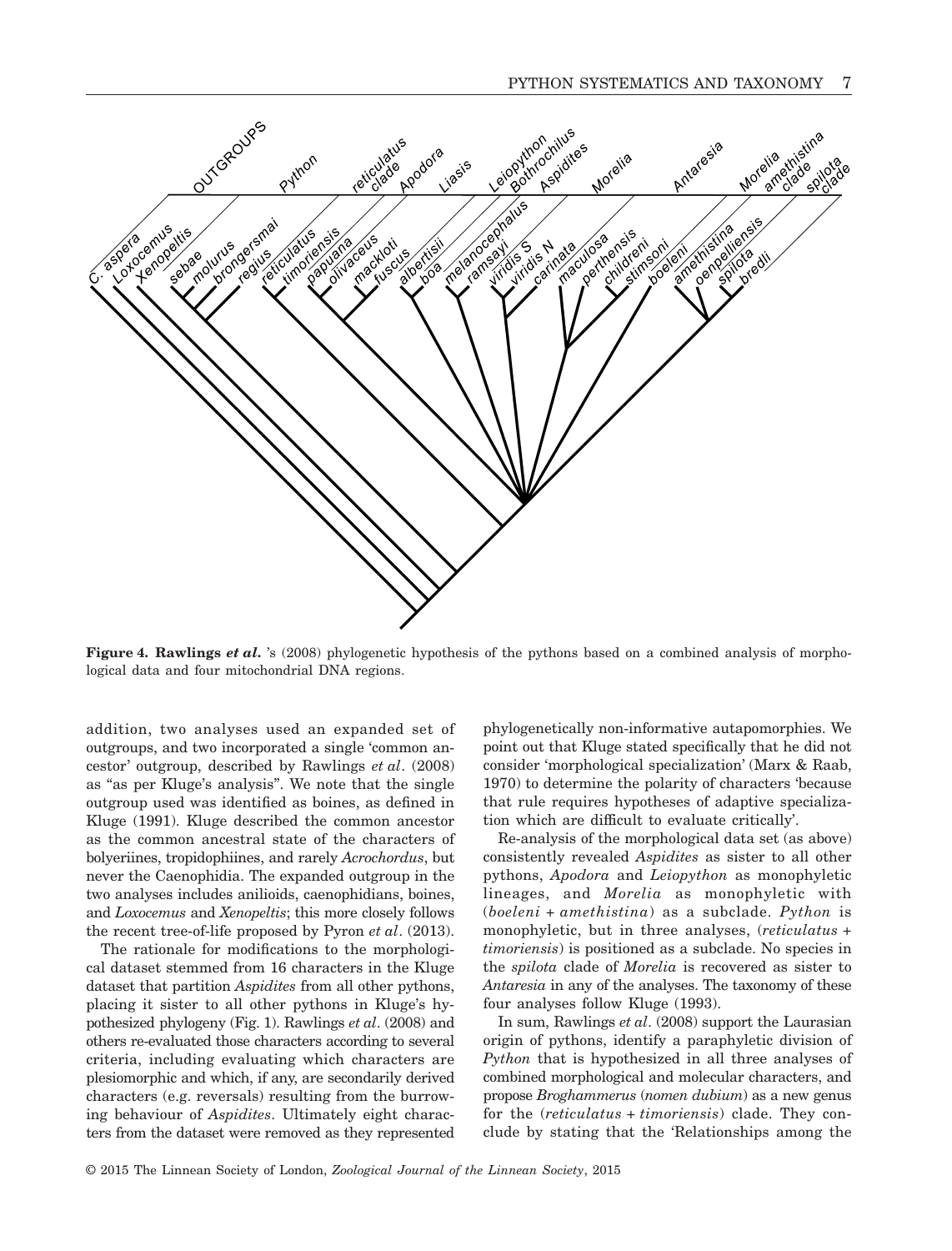

**Figure 5. Pyron** *et al*. 's (2013) phylogenetic hypothesis of the pythons based on a combined analysis of seven nuclear DNA loci and five mitochondrial DNA regions.

Australo-Papuan genera are sensitive to the methods of analysis and consequently are not well supported in either analysis where they show conflict.'

Pyron *et al*. (2013; Fig. 5) included a clade comprised of ((Pythonidae + Loxocemidae) Uropeltidae) as part of an enormous phylogenetic analysis of 4161 squamate species and based on up to 12 896 base pairs of sequence data per species (average = 2497 bp), including 12 genes, (seven nuclear loci and five mitochondrial). However, the exact number of base pairs on which is based the phylogeny of taxa in the Pythonidae is not made available, and in some instances may represent only partial genetic coverage. Pyron *et al*. (2013) recovered the genus *Python* as sister to all other python species, and the (*reticulatus* + *timoriensis*) clade was placed as sister to all Indo-Australian pythons. Otherwise, the relationships among the Indo-Australian pythons are largely unresolved. *Morelia* is rendered paraphyletic by inclusion of taxa of the *amethistina* clade. The species that comprise the *spilota* clade of *Morelia* seem correct, but the placement of *Morelia* and *Antaresia* as sister taxa requires that each lineage has undergone numerous

reversals, which is unlikely. *Morelia oenpelliensis* is recovered as a member of the *amethistina* clade of *Morelia*. The species *papuana* is recovered as a member of the *Liasis* clade, but with weak bootstrap support. *Leiopython albertisii* and *Bothrochilus boa* are recovered as sisters and, as such, *Leiopython* would be placed in synonymy with *Bothrochilus*, following the recommendation of Rawlings *et al*. (2008). However, Pyron *et al*. (2013) comment that they do not find support to distinguish *Aspidites* from this arrangement of *Bothrochilus*, and we find that as problematic.

Reynolds *et al*. (2014) present a multi-locus specieslevel phylogeny of the boas and pythons analysing 7561 base pairs of mt- and nuclear DNA, across 33 of 44 pythonid species. This study hypothesized numerous relationships among both python species and genera that differ from the study of Pyron *et al*. (2013). Based on the results of this study, the authors recommended a revised python taxonomy consisting of eight genera and 40 species (Fig. 6). The genus *Python* was hypothesized as a monophyletic basal clade composed of *regius* as sister to (*brongersmai* + *curtus*) that itself is sister to ((*bivittatus* + *molurus*)+(*anchietae* + *sebae*)). The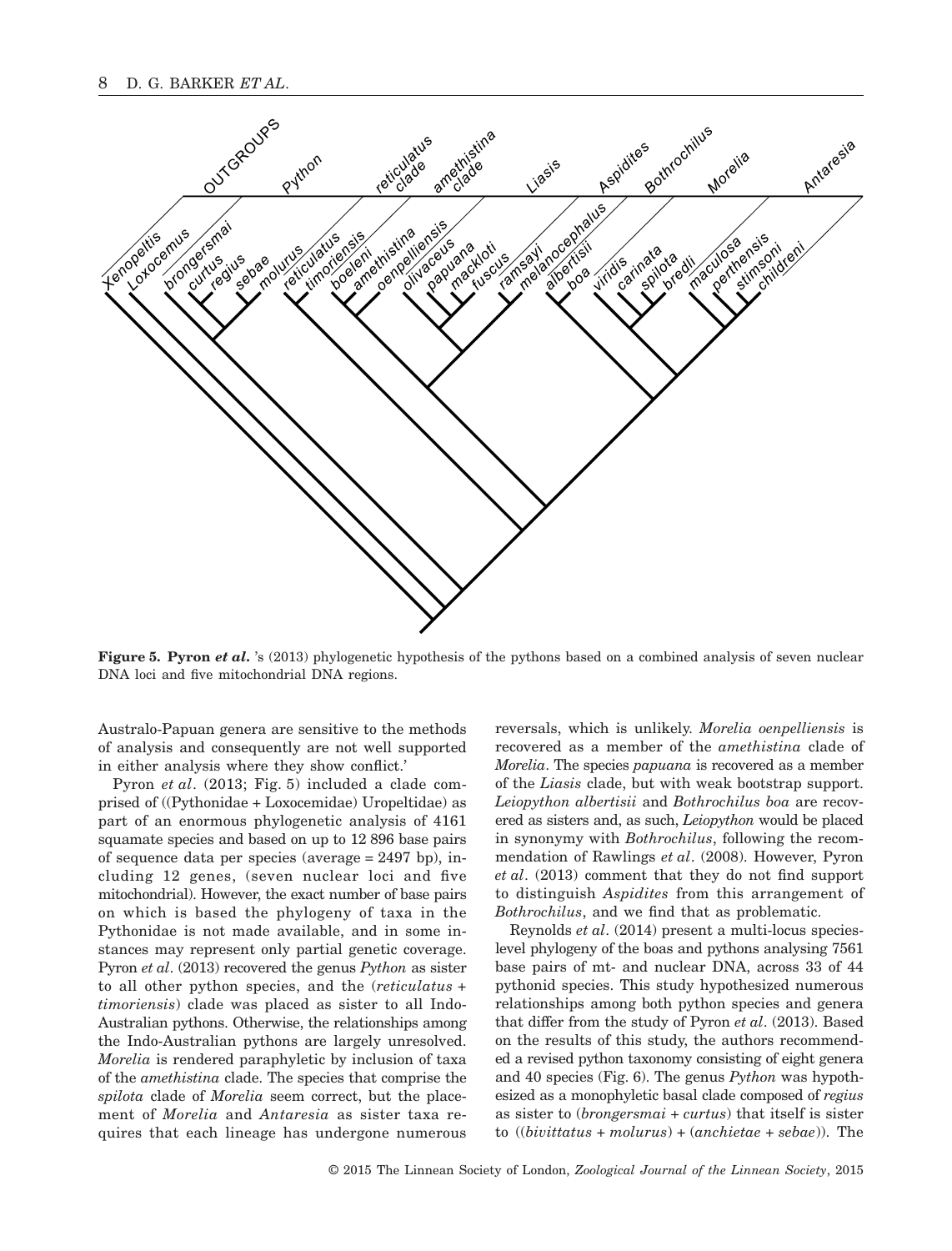

**Figure 6. Reynolds** *et al.* 's (2014) phylogenetic hypothesis of the pythons based on a combined analysis of eight nuclear DNA loci and three mitochondrial DNA regions.

(*reticulatus* + *timoriensis*) clade is placed in a new genus, *Malayopython* (Reynolds *et al*., (2014), and is sister to the Indo-Australian genera. *Morelia* emerged in two clades: the *spilota* clade of *Moreli*a, recovered as sister to a clade comprised of (*Antaresia* + *Morelia viridis*), and the Australo-Papuan/Indonesian clade (*amethistina*, *boeleni, clastolepis, kinghorni*, *nauta, tracyae*, and *oenpelliensis*) recovered as sister to (*Aspidites* + *Leiopython* + *Bothrochilus*). Reynolds *et al*. (2014) rename the *amethistina* clade in the resurrected genus *Simalia* (Gray, 1849), thereby remedying the paraphyly noted in *Morelia* by many of the previous authors we have discussed. *Apodora* and *Liasis* were recovered as paraphyletic, and it was recommended that *Apodora* be subsumed by *Liasis*, thereby eliminating the problem of paraphyly. In addition, a close relationship was recovered among *Aspidites, Leiopython, and Bothrochilus*, and the authors support the recommendations of Rawlings *et al*. (2008; as above) which maintains *Aspidites* composed of (*ramsayi* + *melanocephalus*), and *Bothrochilus*, composed of (*hoserae* [*nomen dubium* corrected to *L*. *meridionalis* (Schleip, 2014)] + (*boa* + *albertisii*)).

In reviewing the phylogenetic systematics of pythons, we note considerable incongruence among the recovered trees (phylogenetic hypotheses). Instances of paraphyly emerge, low node support is detected on numerous occasions, and terminal taxa are unstable across the phylogenetic hypotheses. Ultimately, we recognize that pythonid gene trees struggle to reveal the true species tree. Such an occurrence is unsurprising and can arise from myriad sources with manifold effects (Hoelzer & Melnick, 1994). Specifically, incomplete taxon sampling (Pollock *et al*., 2002; Zwickl & Hillis, 2002; Weins, 2003), long-branch attraction (Weins & Hollingsworth, 2000; Anderson & Swofford, 2004; Bergsten, 2005), long-branch repulsion (Siddall, 1998; Siddall & Whiting, 1999; Swofford *et al*., 2001), homoplasy (Kallersjo, Albert & Farris, 1999; Broughton, Stanley & Durrett, 2000; O'hUigin *et al*., 2002), ancestral polymorphism (Weins, 1999; O'hUigin *et al*., 2002), and, more notably, the anomaly zone (Degnan & Rosenberg, 2006) can yield incongruent phylogenetic hypotheses. These phenomena ultimately yield incomplete lineage sorting, or the failure of lineages to coalesce over evolutionary time (Maddison & Knowles, 2006; Carstens & Knowles, 2007).

A consequence of these processes acting or imposed on phylogenies is incongruence among recovered phylogenies. The pythons present a clear case of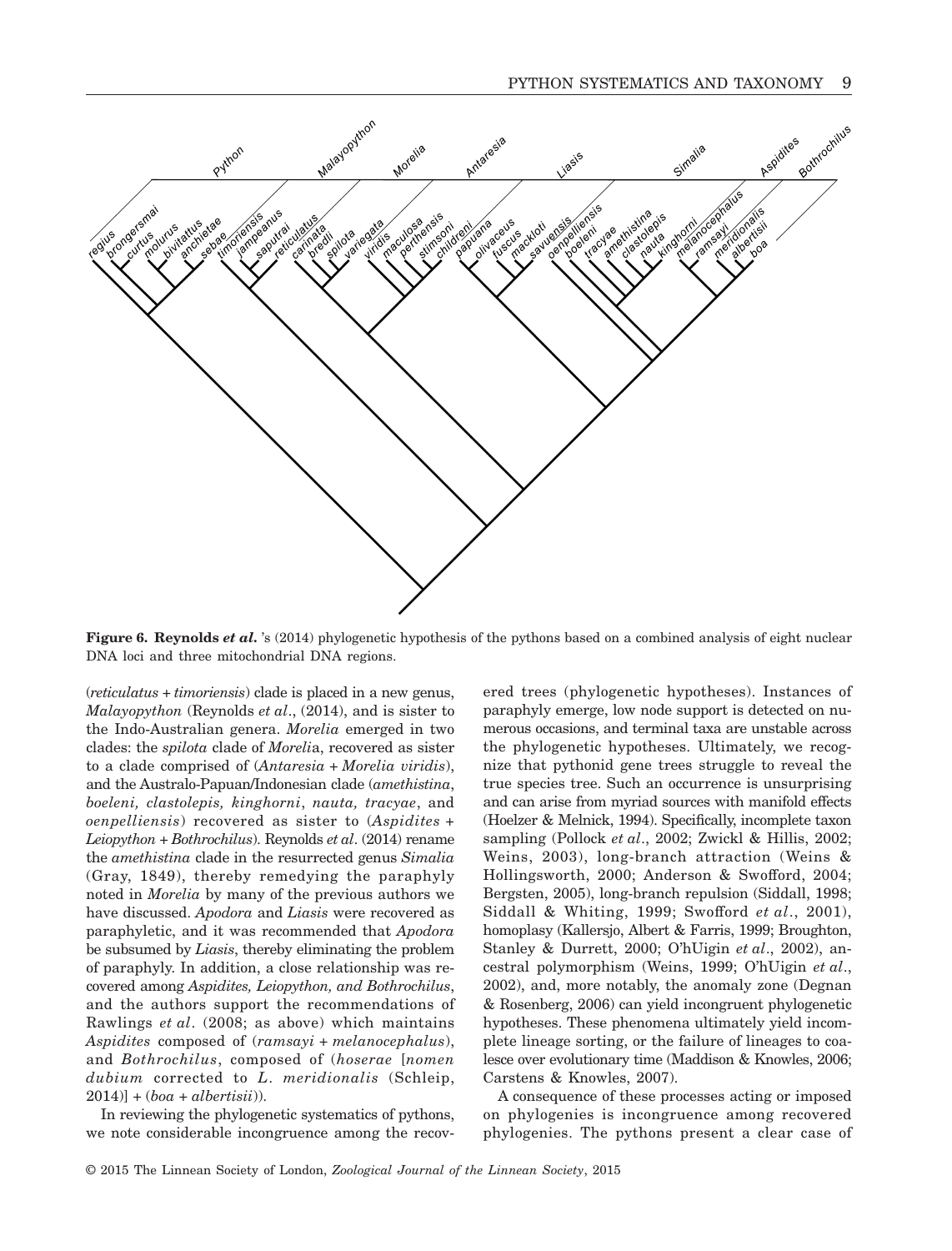phylogenetic instability resulting from one or more of the above issues. Historically, the recommendations for dealing with incomplete lineage sorting tended to include increased taxonomic sampling (Pollock *et al*., 2002) and combined analysis of multi-locus datasets (Maddison & Knowles, 2006; Heled & Drummond, 2009). Yet, as demonstrated above, increased taxonomic sampling and a multi-locus approach to the pythonids still yielded incongruent gene trees, paraphyly, and other problems.

We point to fig. 21 of Pyron *et al*. (2013), depicting their multi-locus phylogenetic hypothesis of the pythons, as illustrative. A striking degree of speciation in short evolutionary time is hypothesized to have occurred in the evolutionary history of pythonids, as noted by the extremely shallow internal branches in the phylogenies recovered. The presence of such a scenario, termed the 'anomaly zone,' may be driving considerable incongruence among gene trees (Degnan & Rosenberg, 2006; Kubatko & Degnan, 2007; Liu & Edwards, 2009).

This is of particular concern with multi-locus DNA sequence datasets, which include most of the phylogenetic investigations of the pythons discussed above. Such incongruence is of practical concern when employing gene trees to estimate species trees and, ultimately, being informative to permit robust taxonomic decisions (Huang & Knowles, 2009). Indeed, the anomaly zone can impose its effects on phylogenies with as few as five taxa (Rosenberg & Tao, 2008). Discordance between traditional concatenated sequence trees and phylogenomic trees have been detected in two diverse, rapid snake radiations (Lamphrophiidae and Colubridae), and further reveal, as a consequence of anomaly zones, certain lineages to appear to possess weak phylogenetic signals. Thus uncovering the true species tree has been difficult, even in the genomic age (Pyron *et al*., 2013). Inherent in this discussion is the notion that the philosophical underpinnings of the anomaly zone impact practical applications, most notably by impinging on nomenclatural accuracy via phylogenetic uncertainty. Yet gene-tree incongruence does not preclude species delimitation or taxonomic considerations (Knowles & Carstens, 2007). By considering all information available in concert, we take a total evidence approach (Kluge, 1998) in diagnosing the phylogenetic systematics of the group we call pythons.

#### DISCUSSION

Here we reviewed the systematics and taxonomy of pythonid snakes. One main goal was to create a current inventory of the species in Pythonidae based on the most conservative and realistic interpretations of the various conflicts and congruences that exist among the analyses in the various studies. We underscore that since Kluge's work (1993), 10 genera have been used

to identify what appear to be the natural pythonid lineages. Two of these genera, *Apodora* and *Bothrochilus* are currently monotypic. We revealed that there appears to be remarkable consistency in the groupings of species within these genera, with only one species assigned to another genus as the result of a re-interpretation of its phylogenetic relationship. *Simalia oenpelliensis* was placed in the *spilota* clade of *Morelia* by Kluge (1993), but is then classified in the *amethistina* clade of *Morelia* (Rawlings *et al*., 2008; Pyron *et al*., 2013). In order to resolve the obvious paraphyly in *Morelia* as then defined, the *amethistina* clade is recognized as *Simalia* by Reynolds *et al*. (2014).

The advent of analyses based solely on molecular characters that occurred after Kluge (1993) have all produced remarkably similar relationships to the python tree-of-life. Most analyses recover Loxocemidae and Xenopeltidae as basal to Pythonidae, with most arrangements placing the Loxocemidae as the sister clade to Pythonidae, with the Xenopeltidae as basal to (Loxocemidae + Pythonidae) (Wilcox *et al*., 2002; Lawson *et al*., 2004; Noonan & Chippindale, 2006; Vidal, Delmas & Hedges, 2007; Pyron *et al*., 2013; Reynolds *et al*., 2014). The basal position of the genus *Python* as the sister to all other python clades was suggested by McDowell (1975), recovered by Underwood & Stimson (1990) and confirmed by all molecular studies since Lawson *et al*. (2004).

The next branch on the tree is the sister relationship of *reticulatus* and *timoriensis*. The analysis of Kluge (1993) showed the close relationship between these two species. The later analyses of Rawlings *et al*. (2008), Pyron *et al*. (2013), and Reynolds *et al*. (2014) all strongly support this relationship. These studies recover this monophyletic clade as the sister taxon to all Indo-Australian python genera (by which we refer to *Apodora*, *Aspidites*, *Antaresia*, *Bothrochilus*, *Leiopython*, *Liasis*, *Morelia*, and *Simalia* [Rawlings *et al*., (2008) refers generally to this group as the 'Australo-Papuan group' while we have referred to it as the Indo-Australian group because of the inclusion of several Indonesian taxa, including *Simalia tracyae*, *S. clastolepis*, *S. nauta*, and *Liasis* species from the Lesser Sunda Archipelago, species which were not included in Rawlings *et al*., 2008]). Rawlings *et al*. (2008) identified (*reticulatus* + *timoriensis*) as a genus, but mistakenly assigned to it an unavailable name. Pyron *et al*. (2013) described the name as the result of 'taxonomic vandalism' (referring to the actions of the original author of the name and not Rawlings). No suitable synonym was available for the senior species *reticulatus*, and Reynolds *et al*. (2014) named this clade as *Malayopython*.

The relationships of the Indo-Australian genera and their placements on the tree-of-life have generated the primary contradictions and conflicts among the studies, and created uncertainty in the correct taxonomy for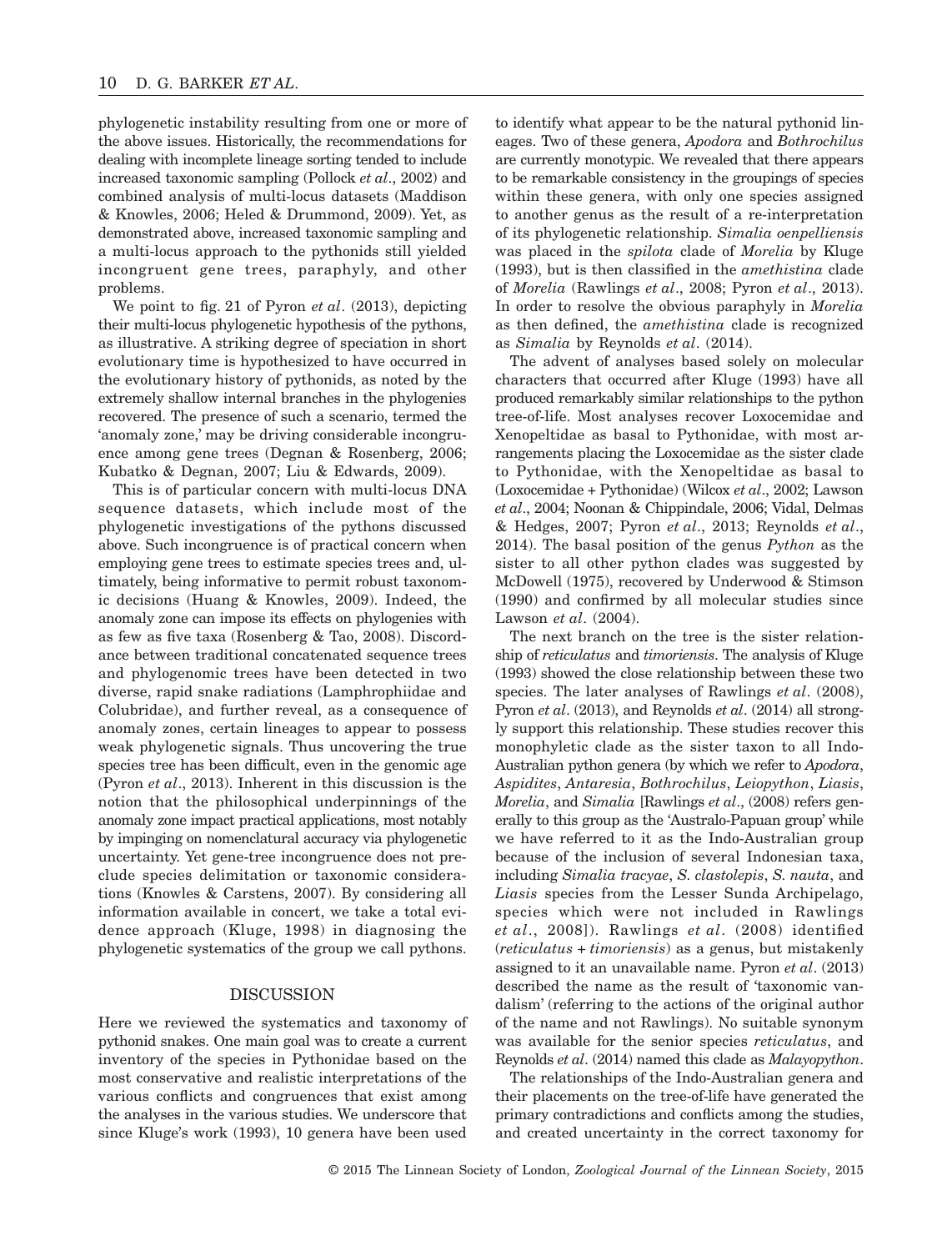the species in the Pythonidae. In reviewing the analyses of Rawlings *et al*. (2008), Pyron *et al*. (2013) and Reynolds *et al*. (2014), there are numerous contradictions. Specifically, three genera are consistently presented in paraphyly. All three authors recommend that two of these genera, *Apodora* and *Leiopython*, be synonymized with their sister clades, respectively *Liasis* and *Bothrochilus*.

However, the *spilota* clade of *Morelia* was recovered in paraphyly with *Antaresia* in the analysis of Lawson *et al*. (2004), it shares a common ancestor with *Aspidites* in Grazziotin *et al*. (2007), and it is recovered in paraphyly with *Antaresia* in two different analyses of Rawlings *et al*. (2008) and as the sister clade of *Antaresia* in a third analysis. *Morelia* is placed in a paraphyletic relationship with *Antaresia* in Pyron *et al*. (2013). *Morelia* is not only placed in a paraphyletic relationship with *Antaresia* in Reynolds *et al*. (2014), but *Morelia viridis* is actually placed in *Antaresia*.

We assume that the authors of these studies did not call for *Antaresia* to be subsumed into *Morelia* because the species in these two genera contain species that are dramatically different both phenotypically and morphologically, and obviously not closely related. We also note that *Antaresia* and *Morelia* appear to have passed through an anomaly zone in their evolutionary history. Therein lies our primary justification for continuing to recognize *Apodora* and *Leiopython* as valid genera based on both molecular genetic and morphological data available to date.

We are familiar with living specimens of *Apodora papuana*, two species of *Leiopython*, *Bothrochilus boa*, all species of *Simalia* except *oenpelliensis*, and all species of *Antaresia*, *Aspidites*, *Liasis*, *Morelia*, *Malayopython* and *Python*. Over the past 25 years, we [DGB and TMB] have maintained and bred groups of most of these species, and have maintained small colonies of most of them for 10 years and longer. Within each of these genera, the species share a common general identity with their congeners. To recover *Apodora* as a member of *Liasis* or *Leiopython* as a member of *Bothrochilus* is incoherent when we inspect morphology. Similarly, recovering *Antaresia* as a member of *Morelia* is questionable for similar reasons. Molecular characters simply have yet to satisfactorily recover the relationships of the Indo-Australian pythons, given the issues we described above; until a true species tree can be revealed, it is not conservative to synonymize genera that are clearly separated by analyses using morphological characters. Again we note the python anomaly zone and cite the observation of Rawlings *et al*. (2008) that 'Relationships among the Australo-Papuan genera are sensitive to the method of analysis.' We anticipate the increasing accessibility and decreasing costs of modern genomics and proteomics will vastly increase resolution with respect to python phylogenetics. However, until these data are generated, analyzed, and interpreted, the wealth of already available data are certainly informative in a comprehensive phylogeny with taxonomic implications.

We have described a number of characters unique to *Apodora*. We note that not only did Kluge's (1993) morphological analysis recover *papuana* as a monotypic genus, so did the several re-analyses of Kluge's data with modifications done in Rawlings *et al*. (2008) continue to treat *Apodora* as a monotypic lineage. In that study, Maximum Parsimony analysis of combined molecular and morphological data produced two equally parsimonious trees; the one illustrated in the paper shows only weak bootstrap support for *papuana* as a member of *Liasis*, and the tree not illustrated recovered *papuana* as sister to *Liasis*.

Based on analyses of molecular characters, there is a stronger argument to place *Leiopython* in synonymy with *Bothrochilus* than to re-classify *Apodora*. However, the morphological analyses by Kluge (1993) and Rawlings *et al*. (2008) clearly show support for the partition of *Bothrochilus* and *Leiopython*. Schleip (2008, 2014) expanded *Leiopython* to include six species (genetic samples from four of these taxa are not available for study). It is our observation, based on decades of experience with *B. boa*, *L. albertisii* and *L. meridionalis*, and after looking at specimens and photographs of specimens of the other four *Leiopython* species described by Schleip (2008, 2014) that there is a common general appearance and numerous shared morphological characters (McDowell, 1975); Kluge, 1993) of all species of *Leiopython* that are not shared with *Bothrochilus boa*. Schleip (2014) continues to recognize *Leiopython*. We argue that it is conservative to continue recognition of *Leiopython*, perhaps as *sedis mutabilis*, until such time that a much larger sample of *Leiopython* becomes available for study, and when future analyses better sort out the relationships of the Indo-Australian python species.

There is a general trend in modern systematics to reexamine subspecies either to recognize them as species or place them in synonymy with their nominate species (Hey *et al*., 2003; Isaac, Mallet & Mace, 2004). At this time there are ten subspecies of pythons. Not counting the nominate races, they are divided among species as follows: *Liasis mackloti* (2); *Liasis olivaceus* (1); *Malayopython reticulatus* (2); *Morelia spilota* (4); *Python bivittatus* (1). Most of the phylogenetic relationships and taxonomic status of these subspecies have not been evaluated.

We herein elevate the two *L. mackloti* subspecies to the rank of species, and those are: *Liasis dunni* (Stull, 1932) and *Liasis savuensis* (Brongersma, 1956). We recommend these changes for the following reasons: Rawlings *et al*. (2004) and Carmichael (2007) both identified strong support for the monophyly of three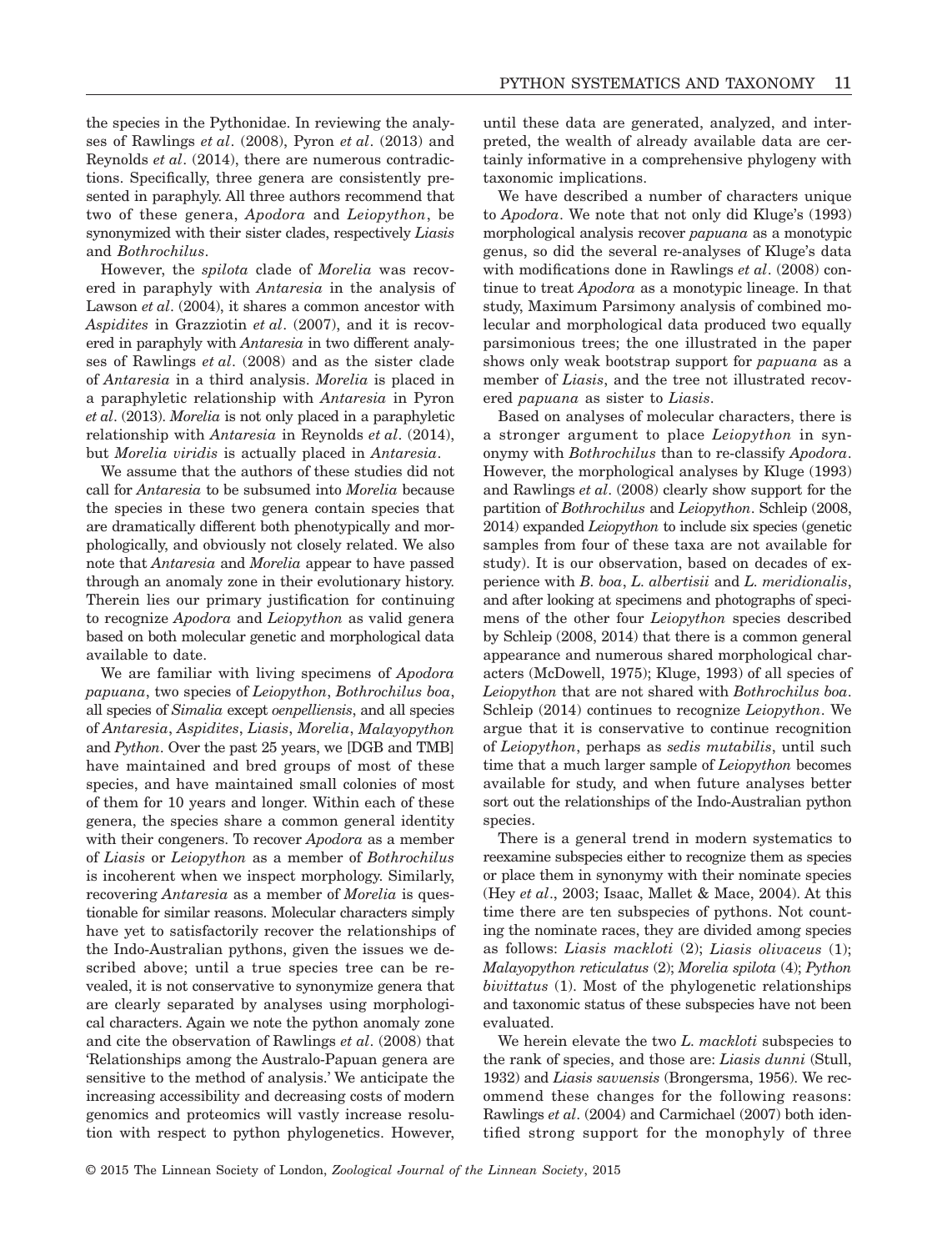lineages of *L. mackloti*, the population on Sawu (*savuensis*), the population on Wetar (*dunni*), and a population occurring on Roti, Semau, Timor and Babar (*mackloti*.). Carmichael *et al*. (2002) identified large differences in trailing and courtship behaviours among these three populations. These populations are restricted to islands and exist as disjunct and isolated. According to Carmichael (2007) these land-masses are separated by deep water, strong currents unfavourable for rafting, and have never been connected by dry land.

There is little reason to doubt that these three populations are descended from a most-recent common ancestor and are monophyletic. The three populations differ in characters of overall colour, eye colour, pattern, ontogenetic colour change, adult and neonate size, egg size, and reproductive behaviour (Stull, 1932; Brongersma, 1956; Barker & Barker, 1994; Carmichael, 2007; de Lang, 2011).

According to Frost & Hillis (1990),  $\ldots$  invoking a particular level of genetic distance or morphological divergence as a "species criterion" is neither appropriate nor fruitful'. We see these three populations as independent evolutionary entities that are not likely to reintegrate in the future. Each has a unique evolutionary history and independent trajectory. By every criterion of the evolutionary species concept, each of these three populations should be identified as a separate species. We have no doubt that other python subspecies are likely to be elevated to species rank. However, we are neither prepared nor able to do so at this time.

## THE NEOTYPE FOR *Morelia azurea*

In our attempts to review the phylogeny of pythonid snakes and create a correct and current list of species, we note that there are several issues that require attention. One is that it necessary to denote a neotype for *Morelia azurea*. Rawlings & Donnellan (2003) revealed the existence of a cryptic species that is sister to *Morelia viridis*. The authors stated that the pattern of relationships found for mitochondrial and nuclear genes suggested the species *M. viridis* was actually two species, one present north of the central cordillera, referred to a 'viridis N,' and the other present in southern New Guinea and Australia, referred to as 'viridis S'. The authors found a genetic divergence of about 7% between two lineages. The type locality of *M. viridis* is the Aru Islands, and 'viridis S' then refers to *viridis*. The authors did not assign a name to 'viridis N'.

Schleip & O'Shea (2010) then identified 'viridis N' as *Chondropython azureus* (Meyer, 1874). They noted that *Chondropython* is now recognized as a junior synonym to *Morelia*; this then requires that *azureus* be corrected for gender to '*azurea*'. However, because

the original type material for *azureus* on which Meyer based the name was lost in World War II, we here designate a neotype to bear the name.

#### *Morelia azurea* MEYER, 1874

The species *Chondropython azureus* was placed in synonymy with *Chondropython viridis* (Boulenger, 1893). The genus *Chondropython* was later placed in synonymy with *Morelia* (Kluge, 1993). The study of Rawlings & Donnellan (2003) identified a cryptic species of *viridis* that they labelled as '*viridis* N[orth]' on the basis of genetic divergence. Based on the accepted feminine gender of *Morelia*, it is necessary to correct the original *azureus* for gender to *azurea*. This species is correctly identified as *azurea*, as was done by Schleip & O'Shea (2010). *M. azurea* is the sister species to *M. viridis* (Rawlings & Donnellan, 2003).

According to Cogger, Cameron & Cogger (1983) and McDiarmid, Campbell & Touré (1999), the holotypic material for *azurea* consisted of three syntypes – a specimen labelled as holotype identified as ZMB 8832 and two specimens labelled as MTKD 638 and MTKD 639. However, these specimens were destroyed in World War II (Obst, 1977).

The type locality of *azurea* is '*Kordo auf Mysore*' [Biak] (Schüz, 1929). According to Barbour (1912), 'Kordo' is Korido, a village on the south shore of Supiori; Supiori and Biak are conjoined islands, today generally considered as one island, Biak.

The recognition and use of the name *azurea* and the loss of the original syntypes necessitates the designation of a neotype, as follows:

**Neotype –** Identified as UTA-R-61633, placed in the collection of the Amphibian and Reptile Diversity Research Center at the University of Texas Arlington; collected on Biak Island in 1990; died and preserved 1993.

**Description –** The neotype is an adult female. The total length is 121 cm; the tail is 17.8 cm in length. Supralabials number 15/15; with the  $7<sup>th</sup>$  and  $8<sup>th</sup>$  in contact with the orbit. The rostral has a pair of well developed thermoreceptive pits, and the anterior two supralabials on each side carry deep thermoreceptive pits, the third supralabial on each side carries a weakly defined pit (Fig. 7). Infralabials number 17/17; anterior infralabial pits are not apparent; infralabial pits begin in front of the anterior margin of the eye; the pits are in infralabials 8–12/9–13 (Fig. 8). Dorsal scales number 51/54/32; there are 244 ventrals and 99 + tip subcaudals.

# DESCRIPTIONS AND DIAGNOSES OF *Simalia* AND *Malayopython*

Reynolds *et al*. (2014) added two genera to the Pythonidae. *Malayopython* is proposed as a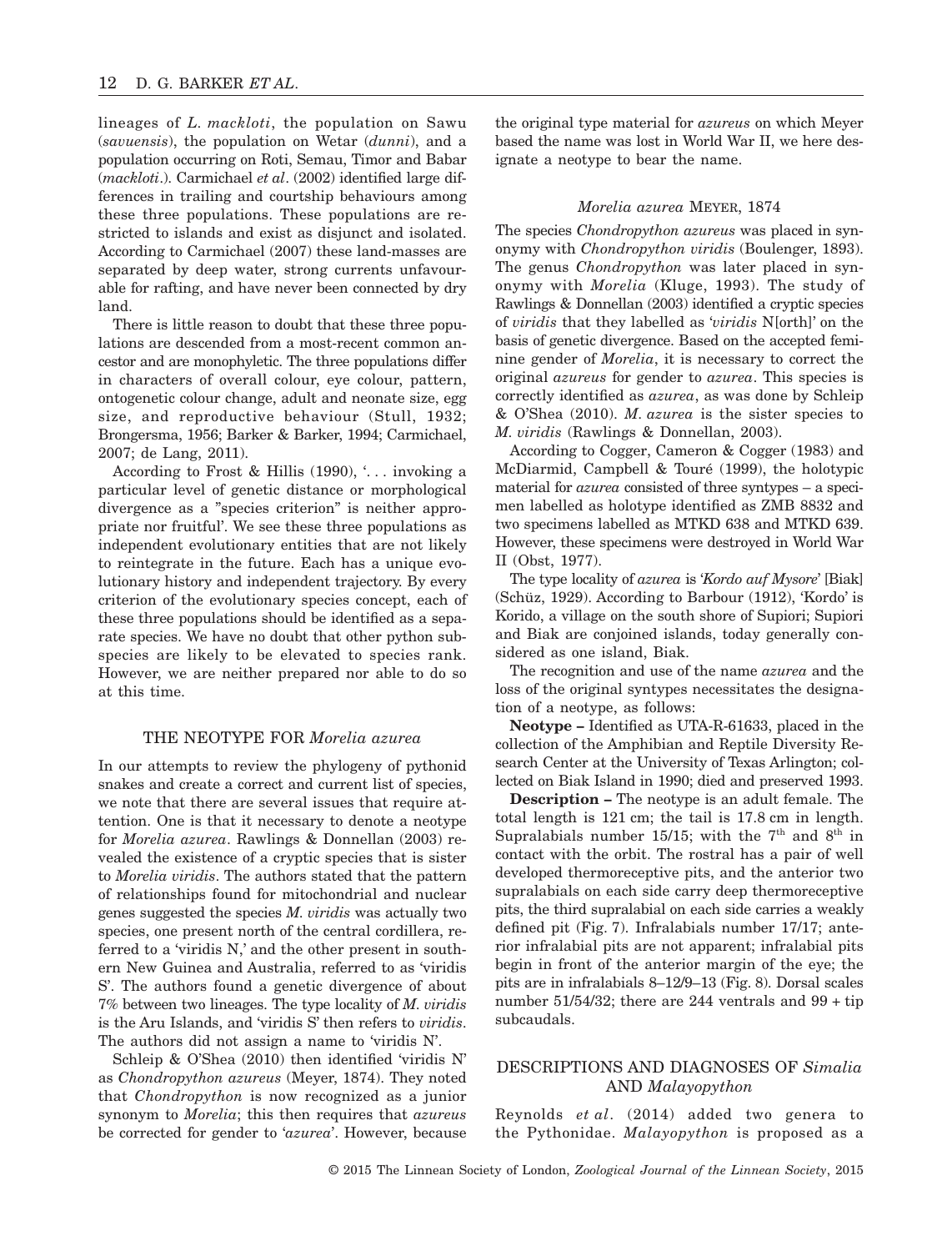

**Figure 7.** Lateral head illustration of the *Morelia azurea* neotype.



**Figure 8.** Dorsal head illustration of the *Morelia azurea* neotype.

replacement for the invalid name Rawlings *et al*. (2008) had given to the (*reticulatus* + *timoriensis*) clade. The second genus name, *Simalia*, had been entered into the literature in 1849, but placed in synonymy by Boulenger (1893); Reynolds applied the name to the *amethistina* clade that formerly was classified in *Morelia*. These additions were made obvious and necessary by the phylogeny of the pythons generated by Reynolds *et al*. (2014), supported by the studies of Pyron *et al*. (2013) and Rawlings *et al*. (2008). The existence of these two clades is inferred from and based on the phylogenetic analysis of genetic characters. Reynolds *et al*. (2014) offer a summary of taxonomic changes, but no diagnosis or morphological description is made, as here follows:

## *Simalia* GRAY, 1849

*Morelia* Gray, 1842, Zool. Misc. (2): 41–46 [43].

*Simalia* Gray, 1849, Cat. Spec. Snakes Collect. Brit. Mus., 125 pp. [84]. [Gray, (1849) created the name *Simalia* as a subgenus of *Liasis* to contain two species, *amethistina* and *mackloti*. Boulenger (1893: 81) considered *Simalia* as a synonym of *Python* and not *Liasis*, thereby restricting by implication the type species of *Simalia* to be *amethistina*, then classified by Boulenger as *Python amethystinus*.]

**Type species –** *Boa amethistina* Schneider, 1801

**Definition –** The genus including *Simalia amethistina* (Schneider, 1801) and all species formerly classified in the genus *Morelia* that share a more recent common ancestor with *amethistina* than with *spilota*.

**Diagnosis –** This is a genus of pythonid snakes of large size, with adult lengths of  $> 2$  m to 5.5 m. This genus is shown to be a monophyletic clade separated from all other python clades on the basis of molecular characters as illustrated in Figure 6 (Pyron *et al*., 2013). Likewise, the morphological analysis illustrated in Figure 1 (Kluge, 1993) shows the split as internal to *Morelia*. *Simalia* shares a common ancestor with the clade of pythons comprised of *Morelia*, *Apodora*, *Liasis*, *Aspidites*, *Antaresia*, *Leiopython*, and *Bothrochilus*.

*Simalia* can be separated from *Apodora*, *Aspidites*, *Antaresia*, and *Liasis* by the presence and condition of the thermoreceptive pits on the supralabials and rostral. Species in *Simalia* have two large, deep thermoreceptive pits on the rostral scale and well developed thermoreceptive pits on 2–5 anterior supralabials; *Aspidites* and *Bothrochilus* have no thermoreceptive pits on the rostral and supralabials; *Antaresia* and *Liasis* typically have no pits in the rostral. *Apodora* has shallow pits on the rostral and anterior 2–3 supralabials. *Leiopython* varies in the condition of labial pits; most have a pitted rostral and the first 2–3 supralabials may have pits.

*Simalia* have subloreal scales, while Kluge (1993) did not observe subloreal scales in *Bothrochilus* or *Leiopython*; species in *Simalia* have > 4 loreal scales while *Bothrochilus* and *Leiopython* have 1–2. *Simalia* has a strongly prehensile tail, while the tail of *Aspidites*, *Antaresia*, *Leiopython*, and *Liasis* is weakly prehensile (McDowell, 1975).

*Simalia* can be distinguished from *Morelia* by the condition of the head scalation. Species in *Simalia* have large plate-like head scales identified as supraoculars, frontals, and one or more pairs of parietals. *Simalia oenpelliensis* varies from this formula, and has small parietals and irregular scalation posterior to large supraoculars that are in full contact with a large frontal.

The only large scales that might be considered 'platelike' on the dorsal surface of the head of *Morelia* species are small internasals and anterior prefrontals on the front of the snout. *M. carinata* is one exception and it typically has a single round frontal centered between the eyes and surrounded by small scales, separated from contact with relatively large anterior supraoculars.

**Etymology –** Gray (1849) does not discuss the origin or meaning of 'Simalia'.

**Included species –** *amethistina* (Schneider, 1801), *boeleni* (Brongersma, 1953), *clastolepis* (Harvey *et al*., 2000), *kinghorni* (Stull, 1935), *nauta* (Harvey *et al*., 2000), *oenpelliensis* (Gow, 1977), and *tracyae* (Harvey *et al*., 2000).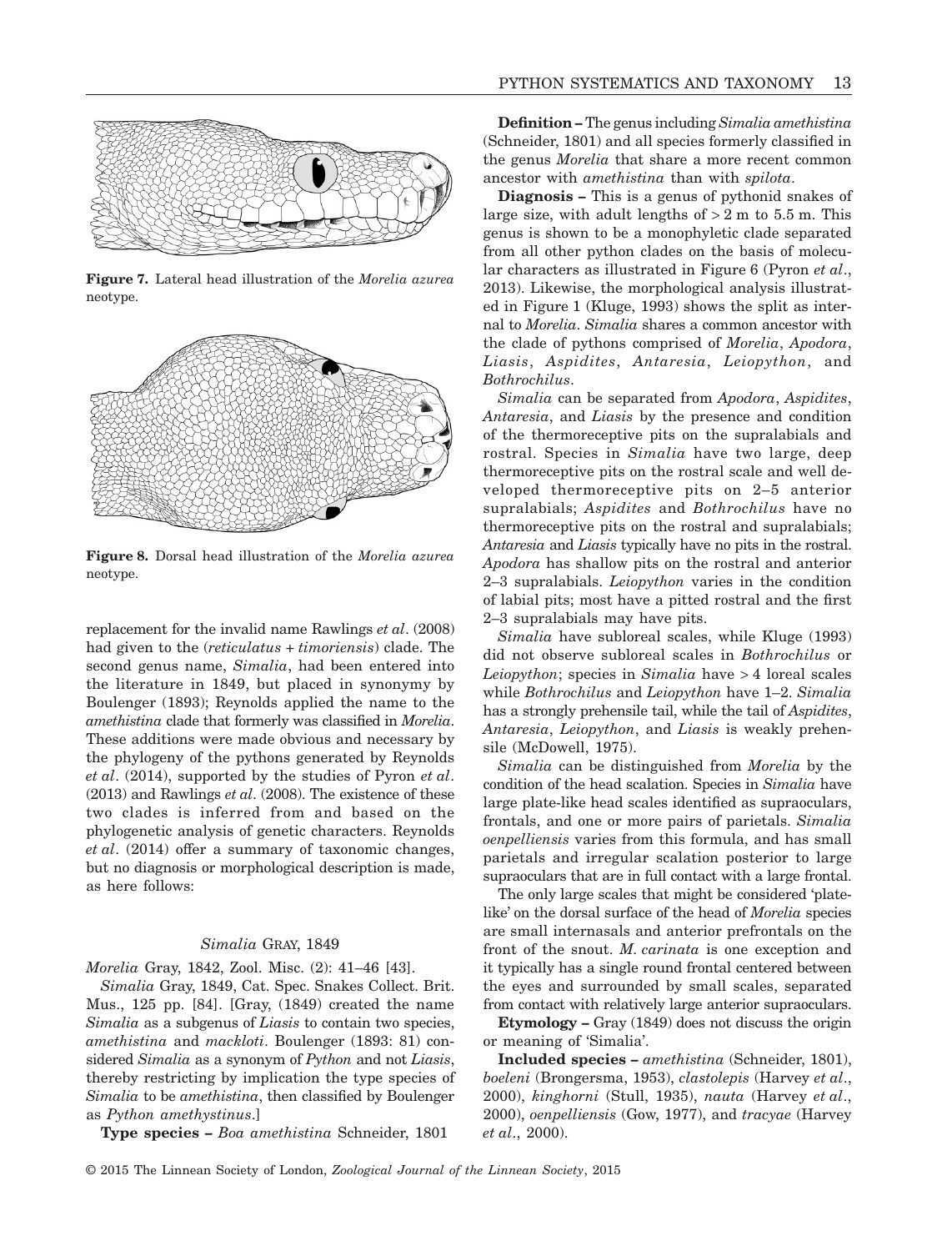**Comment –** in the analyses we have reviewed, *oenpelliensis* has been recovered as a member in both *Morelia* and *Simalia*. The species does appear to be intermediate between the two lineages in many morphological characters. The analysis of Pyron *et al*. (2013) places *oenpelliensis* in the *Simalia* clade, but this arrangement is not strongly supported with a bootstrap value of 76%. The phylogeny generated by the analysis of Reynolds *et al*. (2014) places *oenpelliensis* in a monotypic clade that is sister to (*Simalia* + *Leiopython* + *Bothrochilus*); this arrangement is not strongly supported. The authors then choose to include *oenpelliensis* in *Simalia* rather than place it in a separate genus, thereby placing it in paraphyly. At this time we choose to follow the placement of *oenpelliensis* in *Simalia* as hypothesized by the analyses of Pyron *et al*. (2013) and specifically assigned by Reynolds *et al*. (2014).

## *Malayopython* REYNOLDS *ET AL*. (2014)

*Python* Daudin, 1803. Bull. Sci. Soc. Philomath. Paris (2)3: 187–188 [187].

*Constrictor* Wagler, 1830. Nat. Syst. Amph., 354 pp [168]. Type species not designated, later designated as '*Constrictor schneideri* Wagler' [ = *Python reticulatus* (Schneider, 1801)] by Fitzinger, 1843, Syst. Rept., 106 pp. [24].

**Type species** – *Boa reticulata* Schneider, 1801

**Definition –** The genus including *Malayopython reticulatus* (Schneider, 1801) and all species formerly classified in the genus Python that share a more recent common ancestor with *reticulatus* than with *molurus*.

**Diagnosis –** This is a genus of pythonid snakes of large size, with adult lengths of  $> 2$  m to 8.5 m. This genus is shown to be a monophyletic clade separated from all other python clades on the basis of molecular characters (Lawson *et al*., 2004; Rawlings *et al*., 2008; Pyron *et al*., 2013). The genus *Malayopython* is shown to have unique structural modifications to the control region of the mitochondria not known in *Python*, but synapomorphic with the condition seen in *Simalia* and *Morelia* (Rawlings *et al*., 2008).

According to McDowell (1975) and Kluge (1993), snakes in this genus can be differentiated from *Python* (*sensu stricto*) by having anterior supralabial pits that are more shallow than the posterior infralabial pits (the converse being observed in *Python*). In *Malayopython* the posterior infralabial pits lie in a longitudinal channel defined ventrally by a longitudinal fold along the lower margins of the infralabials that carry the channel; in *Python* the pits on the posterior infralabials of several species (e.g. *regius* and *brongersmai*) also lie in a recessed channel, but this structure is not so deep or even along its length and the ventral margin is not so well defined as seen in *Malayopython*.

We observe that differences noted by McDowell (1975) in the condition of the anterior processes of the ectopterygoid are generally true, but not consistent. McDowell reported hemipenial differences between *M. reticulatus* and *P. molurus* regarding the shape of the flounces, but the condition and variation of this character in most species in those two groups is unknown.

Kluge (1993) noted the following distinguishing characters for *Malayopython*:

- In *Python* there is a low ridge on the ventral surface of the cultiform process of the parasphenoid, anterior to the basipterygoid processes and between the trabeculae cranii; in *Malayopython* (including *timoriensis*) there is a thin elevated ridge [character 58, page 25]. We have examined skulls of 3 *P*. *molurus*, 3 *P. regius*, 3 *P*. *breitensteini*, and 3 *M. reticulatus*, and we find this character to be consistent.
- *Malayopython* can be distinguished from *Simalia* and *Morelia* by having the suborbital portion of the maxilla without any lateral flare or bulge [character 15, page 16].
- *Malayopython* also can be distinguished from *Simalia*, *Morelia* and *Liasis* by having the dorsolateral margin of the suborbital region of the maxilla oriented nearly vertically while in *Simalia*, *Morelia* and *Liasis* it is oriented horizontally and projects laterally [character 16, page 16].
- The posterior margin of the mandibular foramen in the compound bone of *Simalia*, *Morelia* and *Liasis* lies posterior to the tooth-bearing portion of the dentary, while in *Malayopython* is located even with the posterior end of the tooth-bearing portion of the dentary [character 71, page 29].
- In *Malayopython*, the anterolateral margin of the horizontal portion of the nasal, opposite the anterior end of the prefrontal, is gradually curved anteriorly; in *Simalia* it is sharply directed medially [character 9, page 14].
- *Malayopython* has one supralabial scale entering the orbit, while *Simalia*, *Morelia* and *Liasis* have two or three. Most species in the genus *Python* have subocular scales (exceptions are *P*. *molurus*, *P*. *brongersmai*, and *P*. *kyaiktiyo*); *Malayopython* has no suboculars [character 90, page 34].
- *Malayopython* has 56 or more scale rows around the neck, more than species in *Simalia*, *Morelia* or *Liasis*, excepting *Simalia oenpelliensis* [character 97, page 37].
- Thermoreceptive pits are present on the second through fourth or fifth anterior infralabials in *Malayopython*, and absent in *Morelia* and *Liasis* [character 104, page 38].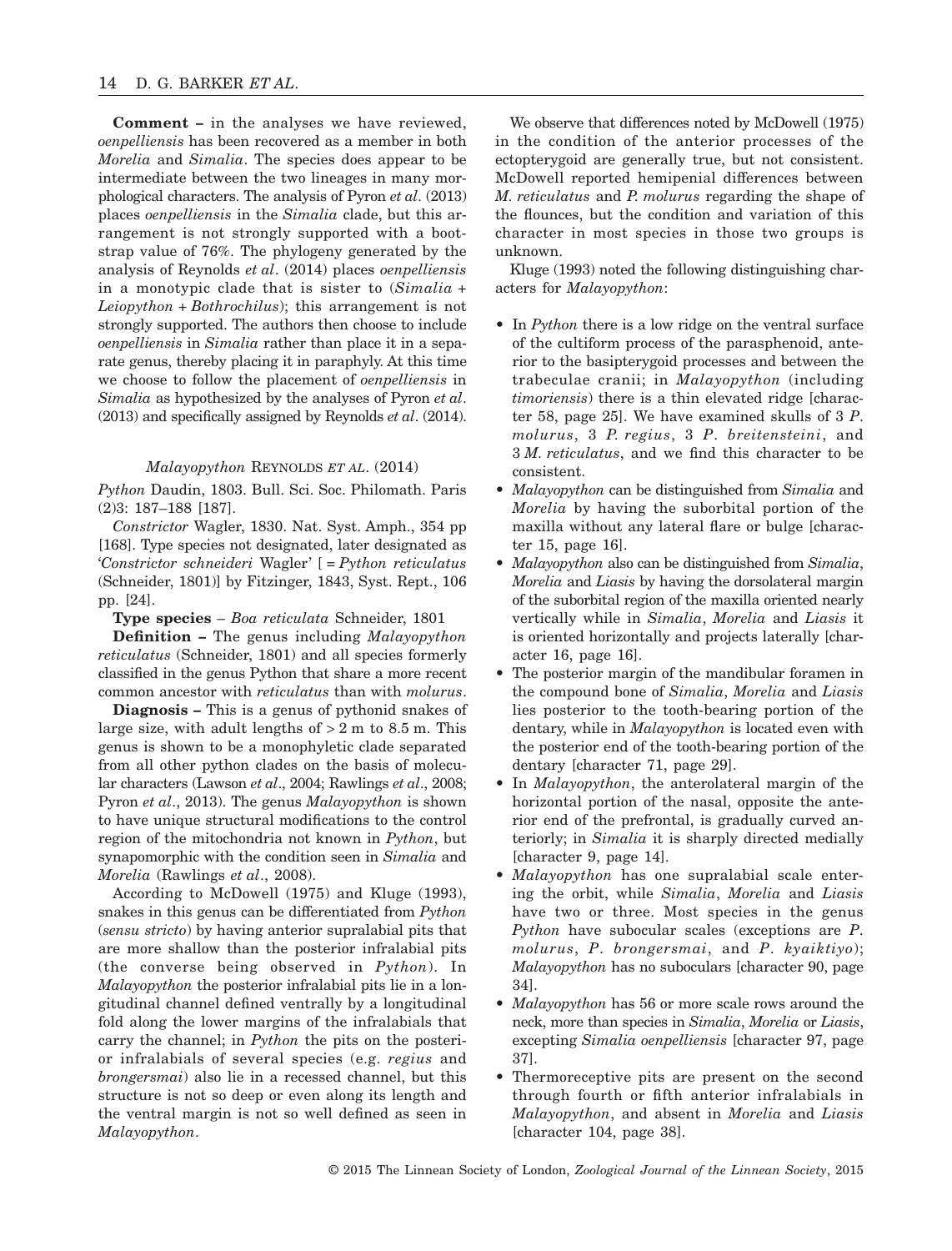The species in the genus *Simalia*, excepting *tracyae* and *oenpelliensis*, are either without a dorsal pattern or have a naturally occurring patternless morph; there are no populations of *Malayopython* in which the patternless morph is typical. Variations of ringed patterns are seen in some *Simalia*, including *tracyae*, *amethistina*, and *clastolepis*; ringed patterns are not known in *Malayopython*. Most *Simalia* undergo an ontogenetic change in colour and pattern as they mature; the juvenile coloration and pattern of *Malayopython* is not dramatically different from that of adults.

As noted by McDowell (1975) species in *Python* typically have a dark marking on the side of the head below the eye, in some the entire side of the head is dark; this is not necessarily diagnostic, there are individual exceptions. *Malayopython* rarely have any dark mark below the eye, and typically the side of the snout is similar in colour to the top of the snout.

**Included species –** *reticulatus* (Schneider, 1801), *timoriensis* (Peters, 1876).

## **CONCLUSIONS**

Pythonidae is an ancient clade of serpents, and most data indicate its origin is Laurasian. Hence, the common ancestor to pythons likely evolved in a region far from the area of the greatest diversity today. Forged in the crucible of evolutionary time and geographic space, the relationships of some of the lineages of modern species and clades have become clouded and difficult to interpret. Indeed, if past studies are any prediction, future studies may call into question even those relationships that have been repeatedly confirmed in multiple analyses.

Species in nature are real entities, while all levels of classification above species are human constructs meant to answer questions of the history and evolution of the species. We would disagree with the opinion of McDowell (1975) that the pythons are weakly differentiated – species that vary from adults less than a metre in length to other species with large adults exceeding 7 m in length can scarcely be considered uniform. In some respects, the reality of the species of pythons has resulted in a relatively stable taxonomy. We include a list of the 44 species of pythons in an Appendix. Images of representative taxa are provided online as supplemental information. The validity of most of these species is unequivocal; many have been recognized for more than a century. Most of the species are easily observed to be distinct and divergent from the others. This also has made study of the phylogeny of Pythonidae attractive to researchers.

However, it is a reality and a problem that many python species are too large to fit in a gallon specimen jar, thus creating an extreme museum bias against pythons based on the cost and space needed to maintain collections of large snakes. Species long known to science, species that are or were common, are represented in museum collections by scant individuals. A few decades ago, it was a challenge for researchers to obtain sufficiently large sample sizes of most python species to be able to even begin to comprehend the variation within and among species – this problem continues to the present. Many python species are represented in museum collections by scant numbers of specimens, a problem that impedes robust taxonomic investigations. Studies based solely on molecular genetic characters, seemingly an alternative, have not satisfactorily resolved an acceptable phylogeny for all python species. We suggest that future researchers not lose sight of the importance of morphological characters in their studies.

A benefit to researchers has been the popularity of pythons in herpetoculture. This has supported an active trade in live specimens that in turn has provided a valuable source of specimens, tissues, and genetic samples for researchers that simply are not available for most other snake families. Today it would be relatively simple to obtain samples from multiple specimens of 35 or more of the 44 species of pythons. Thirtyeight species have been bred in captivity, and at least 30 species are currently maintained around the world in viable, self-sustaining captive populations. Among all families of snakes, this availability is unique in its comprehensiveness and it is a factor that contributes to the desirability of studying pythons.

We look forward to future systematic investigations of Pythonidae, and in particular into the relationships of the Indo-Australian python genera. It may be that investigations into the extended history of this ancient family will never produce one single accepted hypothesis of the origin and pedigree. But it seems a certainty that the Pythonidae will remain interesting and a challenge to systematists and taxonomists.

#### ACKNOWLEDGEMENTS

We thank Jonathan A. Campbell, Mike Dloogatch, Jonas Ehrsam, Robert Hansen, and Wulf Schleip for their comments and corrections. GWS is supported by Georgia State University, The Copperhead Institute and Chiricahua Desert Museum.

#### REFERENCES

- **Anderson FE, Swofford DL. 2004.** Should we be worried about long-branch attraction in real data sets? Investigations using metazoan 18s rDNA. *Molecular Phylogenetics and Evolution* **33:** 440–451.
- **Barbour T. 1912.** A contribution to the zoogeography of the East Indian Islands. *Memoirs of the Museum of Comparative Zoology* **XLIV:** 1–203. + 8 plates.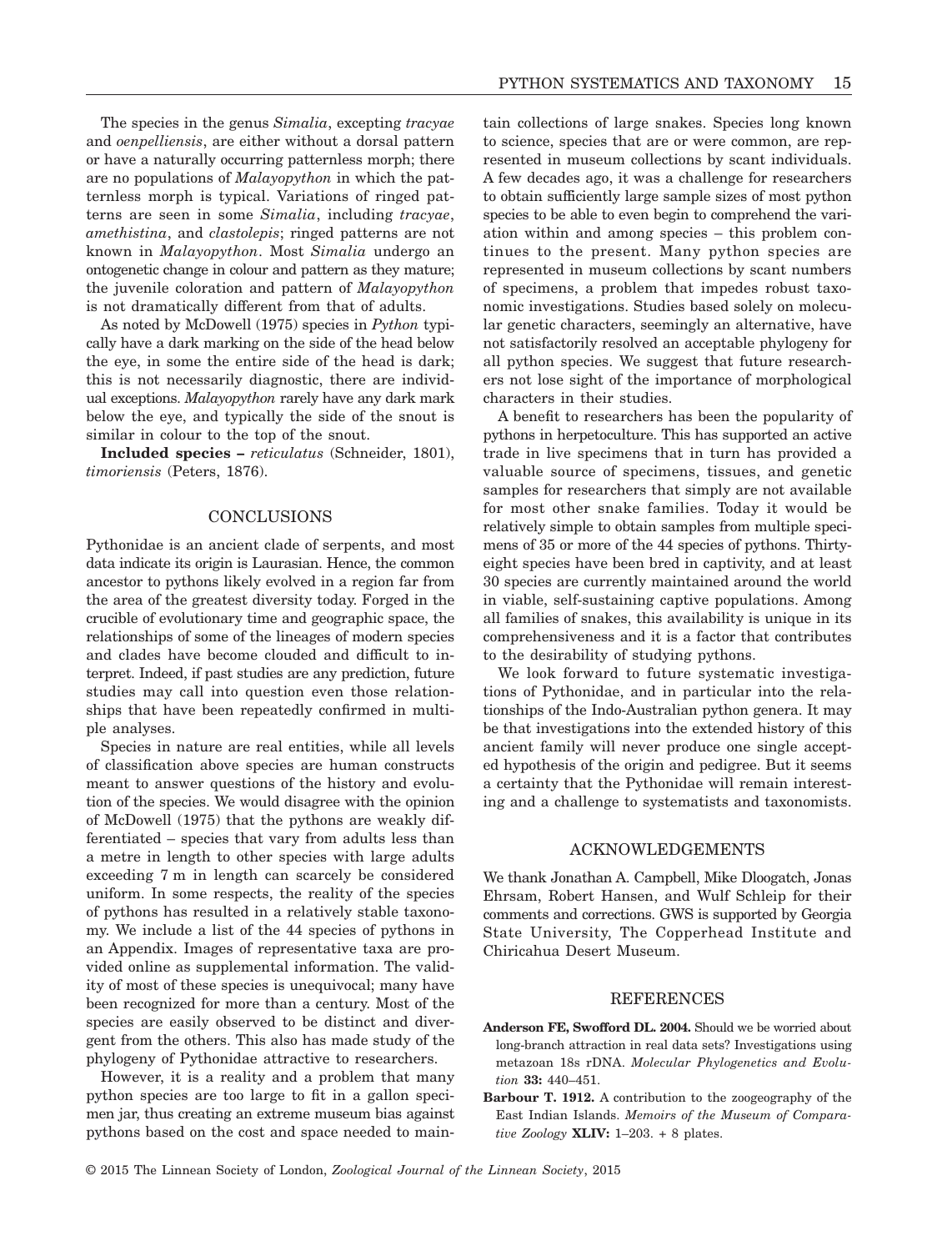- **Barker DG, Barker TM. 1994.** Maintenance and reproduction of a little-known python: Savu python, *Liasis mackloti savuensis*. *The Vivarium* **5:** 18–21.
- **Barker DG, Barker TM. 2003.** Family: pythons (Pythonidae). In: Hutchins M, Murphy JB, Schlager N, eds. *Grzimek's animal life encyclopedia, 2nd edn: Vol. 7, reptiles*. Farmington: Gale Group, 419–428.
- **Bergsten J. 2005.** A review of long-branch attraction. *Cladistics* **21:** 163–193.
- **Boulenger GA. 1893.** *Catalog of the snakes in the British museum, volume 1, containing the families typhlopidae, glauconiidae, Boidae, ilysiidae, uropeltidae, Xenopeltidae, and colubridae aglyphae, part*. London: British Museum (Natural History), Taylor and Francis, 382 + 20 Plates.
- **Brongersma LD. 1953.** Zoology Notes on New Guinean Reptiles andAmphibians II.*Proc. Koninklijke Nederlandse Akademie van Wetenschappen*, Amsterdam (Series C) 56: 317–325.
- **Brongersma LD. 1956.** On two species of boid snakes from the Lesser Sunda Islands. *Proc. Koninklijke Nederlandse Akademie van Wetenschappen*, Amsterdam (Series C) 59: 290– 300.
- **Broughton RE, Stanley SE, Durrett RT. 2000.** Quantification of homoplasy for nucleotide transitions and transversions and a reexamination of assumptions in weighted phylogenetic analysis. *Systematic Biology* **49:** 617–627.
- **Carmichael CK. 2007.** Phylogeography of the Indonesian water python, *Liasis mackloti ssp.* (Squamata: Boidae: Pythoninae) of Indonesia's Lesser Sundas Archipelago: a comparative approach toward resolving phylogeny. Unpublished D. Phil. Thesis, University of Southern Mississippi.
- **Carmichael CK, Kreiser BR, Barker DG, Barker TJ, Gillingham JC. 2002.** Geographic variation in pheromone trailing behaviors of the Indonesian water python (*Liasis mackloti*) of Indonesia's Lesser Sunda Archipelago. In: Henderson RW, Powell R, eds. *Biology of the boas and pythons*. Eagle Mountain: UtahL Eagle Mountain Publishing L.C, 227– 240.
- **Carstens BC, Knowles LL. 2007.** Estimating species phylogeny from gene-tree probabilities despite incomplete lineage sorting: an example from *Melanoplus* grasshoppers. *Systematic Biology* **56:** 400–411.
- **Cogger HG, Cameron EE, Cogger HM. 1983.** *Zoological catalogue of Australia. Vol. 1. Amphibians and reptiles*. Canberra: Australian Government Publishing Service.
- **Daudin FM. 1803.** *Histoire naturelle, generale et particuliere des reptiles*. Sociétés D'Histoire Naturelle Et Philomatique de Paris. De Imprimateur de F. Dufart (2)3: 187–188.
- **De Lang R. 2011.** The snakes of the Lesser Sunda Islands, Nusa Tengara, Indonesia: a field guide to the terrestrial and semi-aquatic snakes with idenfication key. Chimaira, Frankfurt am Main, Germany.
- **Degnan JH, Rosenberg NA. 2006.** Discordance of species trees with their most likely gene trees. *PLoS Genetics* **2:** 762– 768.
- **Fitzinger LJ. 1843.** *Systema reptilium*. Vienna: Fasciculus Primus.
- **Frost DR, Hillis DM. 1990.** Species in concept and practice: herpetological applications. *Herpetologica* **46:** 87–104.
- **Gow G. 1977.** A new species of python from Arnhem Land. *Australian Zoologist* **19:** 133–139.
- **Gray JE. 1842.** Synopsis of the species of prehensile-tailed snakes, or family Boidae. In: Gray J, ed. *Zoological miscellany*. London: Truettel, Wurtz & Co, 41–46.
- **Gray JE. 1849.** *Catalog of the specimens of snakes in the collection of the British Museum*. London: Edward Newman.
- **Grazziotin FG, Zaher H, Ferrarezzi H, Klaczko J, Bonatto SL, Wilkinson M. 2007.** Higher-level molecular phylogeny of snakes: conflicts and congruence. *Darwiniana* **45:** 17–19.
- **Harvey MB, Barker DG, Ammerman LK, Chippindale PT. 2000.** Systematics of pythons of the *Morelia amethistina* complex (Serpentes: Boidae) with the description of three new species. *Herpetological Monographs* No. 14.
- **Heled J, Drummond AJ. 2009.** Bayesian inference of species trees from multilocus data. *Molecular Biology and Evolution* **27:** 570–580.
- **Henderson RW, Powell R. 2007.** *Natural history of West Indian reptiles and amphibians*. Gainesville: University Press of Florida.
- **Hennig W. 1966.** *Phylogenetic systematics*. Urbana: Univ. Illinois Press.
- **Hey J, Waples RS, Arnold ML, Butlin RK, Harrison RG. 2003.** Understanding and confronting species uncertainty in biology and conservation. *Trends in Ecology and Evolution* **18:** 597–603.
- **Hoelzer GA, Melnick DJ. 1994.** Patterns of speciation and limits to phylogenetic resolution. *Trends in Ecology and Evolution* **9:** 104–107.
- **Huang H, Knowles LL. 2009.** What is the danger of the anomaly zone for empirical phylogenetics? *Systematic Biology* **58:** 527–536.
- **Hubrecht A. 1879.** Notes III. On a new genus and species of Pythonidae from Salawatti. *Notes from the Leyden Museum* **1:** 14–15.
- **Isaac NJB, Mallet J, Mace GM. 2004.** Taxonomic inflation: its influence on macroecology and conservation. *Trends in Ecology and Evolution* **19:** 464–469.
- **Kallersjo M, Albert VA, Farris JS. 1999.** Homoplasy increases phylogenetic structure. *Cladistics* **15:** 91–93.
- **Kluge AG. 1991.** Boine phylogeny and research cycles. *Miscellaneous Publications, Museum of Zoology, University of Michigan* **178:** 1–58.
- **Kluge AG. 1993.** *Aspidites* and the phylogeny of pythonine snakes. *Records of the Australian Museum (Supplement)* **19:** 1–77.
- **Kluge AG. 1998.** Total evidence or taxonomic congruence: cladistics or consensus classification. *Cladistics* **14:** 151– 158.
- **Knowles LL, Carstens BC. 2007.** Delimiting species without monophyletic gene trees. *Systematic Biology* **56:** 887–895.
- **Kubatko LS, Degnan J. 2007.** Inconsistency of phylogenetic estimates from concatenated data under coalescence. *Systematic Biology* **56:** 17–24.
- **Lawson R, Slowinski JB, Burbrink FT. 2004.** A molecular approach to discerning the phylogenetic placement of the enigmatic snake *Xenophidion schaeferi* among the Alethinophidia. *Journal of Zoology, London* **263:** 285–294.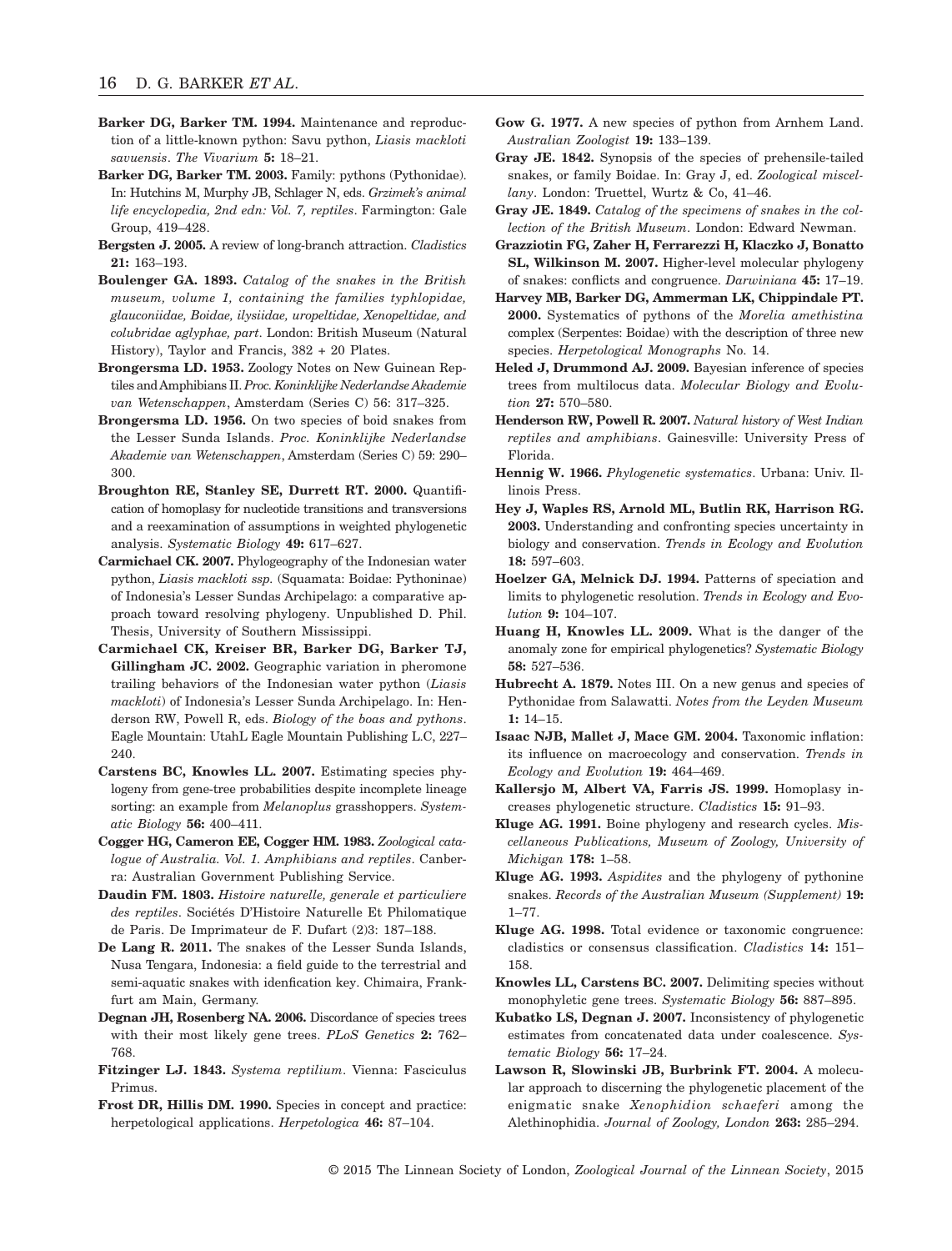- **Linnaeus C. 1758.** *Systema Naturae per regna tria naturae, secundum classes, ordines, genera, species, cum characteribus, differentiis, synonymis, locis. Vol. 1. 10th edn*. Holmaie: Laurentii.
- **Liu L, Edwards SV. 2009.** Phylogenetic analysis in the anomaly zone. *Systematic Biology* **58:** 452–460.
- **Maddison WP, Knowles LL. 2006.** Inferring phylogeny despite incomplete lineage sorting. *Systematic Biology* **55:** 21–30.
- **Marx H, Raab GB. 1970.** Character analysis: an empirical approach applied to advanced snakes. *Journal of Zoology* **161:** 528–548.
- **McDiarmid RW, Campbell JA, Touré T'S. 1999.** *Snake species of the world. A taxonomic and geographic reference. Volume 1*. Washington, DC: Herpetologists League.
- **McDowell SB. 1975.** A catalogue of the snakes of New Guinea and the Solomons, with special reference to those in the Bernice P. Bishop Museum, Part 2. Anilioidea and Pythoninae. *Journal of Herpetology* **9:** 1–79.
- **Meyer AB. 1874.** Eine Mitteilung von Hrn. Dr, Adolf Bernhard Meyer uber die von ihm auf Neu-Guinea den Inseln Jobi, Mysore und Mafoor im Jahr 1873 gesammelten Amphibien. *Monatsberichte Koeniglich Preussiche Akademie der Wissenschaften zu Berlin* **1872:** 128–140.
- **Noonan BP, Chippindale PT. 2006.** Dispersal and vicariance: the complex evolutionary history of boid snakes. *Molecular Phylogenetics and Evolution* **40:** 347–358.
- **O'hUigin C, Satta Y, Takahata N, Klein J. 2002.** Contribution of homoplasy and of ancestral polymorphism to the evolution of genes in anthropoid primates. *Molecular Biology and Evolution* **19:** 1501–1513.
- **Obst FJ. 1977.** Die herpetologische Sammlung des Staatlichen Museums für Tierkunde Dresden und ihre Typusexemplare. *Zoologische Abhandlungen / Staatliches Museum für Tierkunde in Dresden* **34:** 171–186.
- **Parker F. 1982.** *The snakes of the western province*. Konebodu: Division of Wildlife.
- **Peters W. 1876.** Über die von S. M. S. Gazelle mitgebrachten Amphibien. *Königliche Akademie der Wissenschaften in Berlin* **1876:** 528–535.
- **Pollock DD, Zwickl DJ, McGuire JA, Hillis DM. 2002.** Increased taxon sampling is advantageous for phylogenetic inference. *Systematic Biology* **51:** 664–671.
- **Pyron RA, Burbrink FT, Wiens JJ. 2013.** A phylogeny and revised classification of Squamata, including 4161 species of lizards and snakes. *BMC Evolutionary Biology* **13:** 93. online at: doi:10.1186/1471-2148-13-93.
- **Rawlings LH, Barker DG, Donnellan SC. 2004.** Phylogenetic relationships of the Australo-Papuan *Liasis* pythons (Reptilia: Macrostomata), based on mitochondrial DNA. *Australian Journal of Zoology* **52:** 215–227.
- **Rawlings LH, Donnellan SC. 2003.** Phylogeographic analysis of the green python, *Morelia viridis*, reveals cryptic diversity. *Molecular Phylogenetics and Evolution* **27:** 36– 44.
- **Rawlings LH, Rabosky DN, Donnellan SC, Hutchinson MN. 2008.** Python phylogenetics: inference from morphology and mitochondrial DNA. *Biological Journal of the Linnean Society* **93:** 603–619.
- **Reynolds RG, Niemiller ML, Revell LJ. 2014.** Toward a treeof-life for the boas and pythons: multilocus species-level phylogeny with unprecedented taxon sampling. *Molecular Phylogenetics and Evolution* **71:** 201–213.
- **Rosenberg NA, Tao R. 2008.** Discordance of species trees with their most likely gene trees: the case of five taxa. *Systematic Biology* **57:** 131–140.
- **Scanlon JD, Mackness BS. 2002.** A new giant python from the Pliocene Bluff Downs Local Fauna of northeastern Queensland. *Alcheringa* **25:** 425–437.
- **Schlegel H. 1837.** *Essai sur la physionomie des serpens*. Amsterdam: M.H. Schonekat.
- **Schleip WD. 2008.** Revision of the Genus *Leiopython* Hubrecht, 1879 (Serpentes: Pythonidae) with the re-description of taxa recently described by Hoser (2000) and the description of new species. *Journal of Herpetology* **42:** 645–667.
- **Schleip WD. 2014.** Two new species of *Leiopython* Hubecht, 1879 (Pythonidae: Serpentes): non-compliance with the international code of zoological nomenclature leads to unavailable names in zoological nomenclature. *Journal of Herpetology* **48:** 272–275.
- **Schleip WD, O'Shea M. 2010.** Annotated checklist of the recent and extinct pythons (Serpentes, Pythonidae), with notes on nomenclature, taxonomy, and distribution. *ZooKeys* **66:** 29– 79.
- **Schneider JG. 1801.** *Historiae amphibiorum naturalis et liturariae. Fasciculus secundus, continens crocodilos, scincos, chamaesauras, boas, pseudoboas, elapes, angues, amphisbaenas, et caecilias*. Jena (Fried, Frommann).
- **Schüz E. 1929.** Verzeichnis der Typen des Staatlichen Museums für Tierkunde Dresden. 1. Teil Fische, Amphibien, Reptilien. *Abhandlungen and Berichte des koniglichen zoologischen and anthropologisch - ethnographischen Museums zu Dresden* **34:** 171–186.
- **Siddall ME. 1998.** Success of parsimony in the four-taxon case: long-branch repulsion by likelihood in the Farris Zone. *Cladistics* **14:** 209–220.
- **Siddall ME, Whiting MF. 1999.** Long-branch abstractions. *Cladistics* **15:** 9–24.
- **Slowinski JB, Lawson R. 2002.** Snake phylogeny: evidence of nuclear and mitochondrial genes. *Molecular Phylogenetics and Evolution* **24:** 194–202.
- **Stimson A. 1969.** Liste der rezenten Amphibien und Reptilien. Boidae. *Das Tierreich* **89:** 1–49.
- **Stull OG. 1932.** Five new species of the family Boidae. *Occasional Papers of the Boston Natural History Society* **8:** 25– 30.
- **Stull OG. 1935.** A check list of the family Boidae. *Proceedings of the Boston Natural History Society* **40:** 387– 408.
- **Swofford DL, Waddel PJ, Huelsenbeck JP, Foster PG, Lewis PO, Rogers JS. 2001.** Bias in phylogenetic estimation and its relevance to the choice between parsimony and likelihood methods. *Systematic Biology* **50:** 525–539.
- **Underwood G. 1976.** A systematic analysis of boid snakes. In: Bellairs Ad'A, Cox CB, eds. *Morphology and biology of reptiles*. Linnean Society of London. Symposium Ser.3. London: Academic Press, 151–175.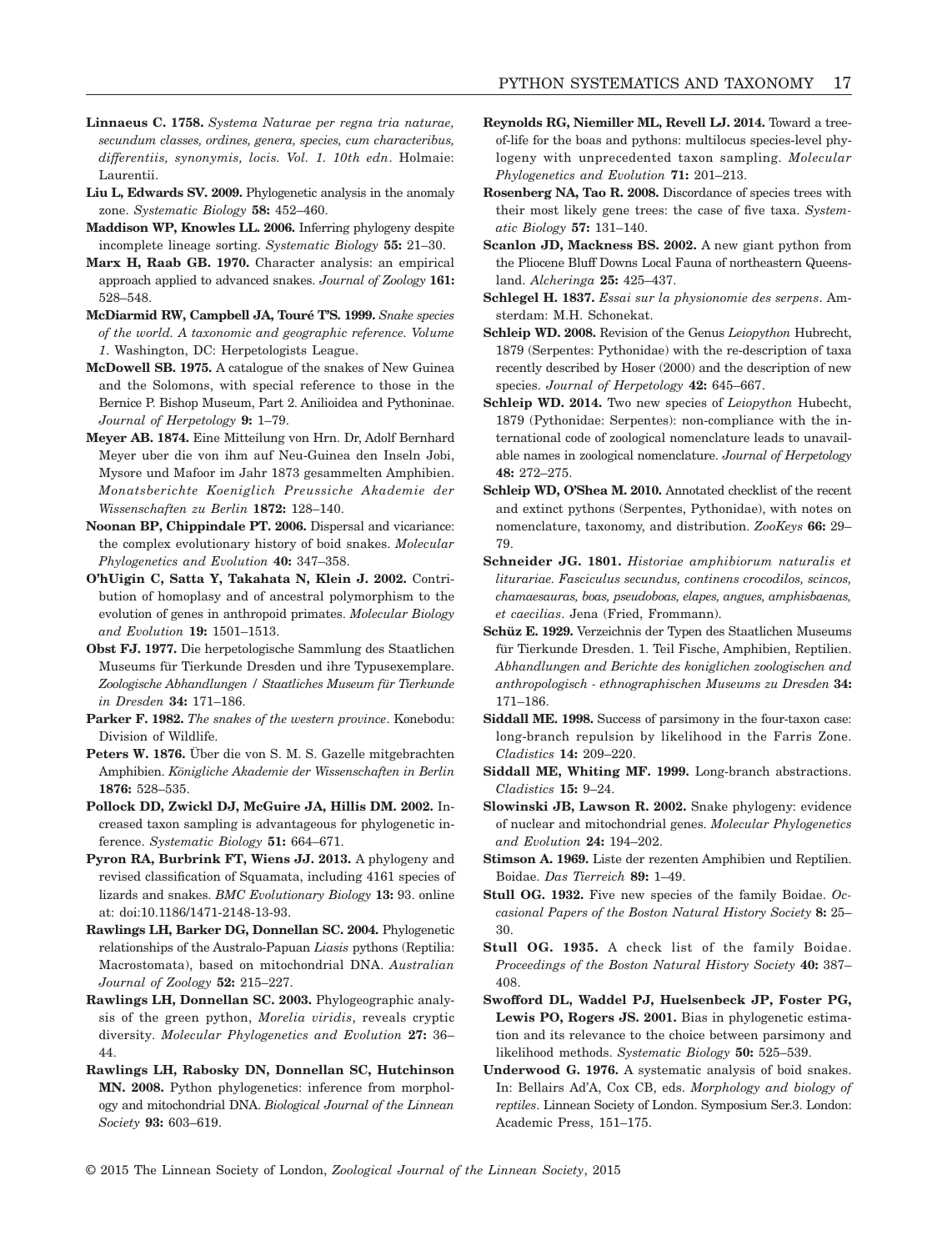**Underwood G, Stimson AF. 1990.** A classification of pythons (Serpentes, Pythoninae). *Journal of the Zoological Society of London* **221:** 565–603.

**Vidal N, Delmas AS, Hedges SB. 2007.** The higher-level relationships of alethinophidian snakes inferred from seven nuclear and mitochondrial genes. In: Henderson RW, Powell R, eds. *Biology of the boas and pythons*. Eagle Mountain Utah: Eagle Mountain Publishing L.C, 27–33.

**Wagler J. 1830.** *Naturliches System der Amphibien, mit vorangehender Classification der Saugthiere und Vogel*. Munchen, Stuttgart, & Tubingen: J. G. Cotta.

**Wallach V, Williams KL, Boundy J. 2014.** *Snakes of the world: a catalogue of living and extinct species*. New York: CRC Press.

**Weins JJ. 1999.** Polymorphism in systematics and comparative biology. *Annual Review of Ecology and Systematics* **30:** 327–362.

**Weins JJ. 2003.** Missing data, incomplete taxa, and phylogenetic accuracy. *Systematic Biology* **52:** 528–538.

**Weins JJ, Hollingsworth BD. 2000.** War of the iguanas: conflicting molecular and morphological phylogenies and longbranch attraction in iguanid lizards. *Systematic Biology* **49:** 143–159.

**Wilcox TP, Zwickl DJ, Heath TA, Hillis DM. 2002.** Phylogenetic relationships of the dwarf boas and a comparison of Bayesian and bootstrap measures of phylogenetic support. *Molecular Phylogenetics and Evolution* **25:** 361– 367.

**Zwickl DJ, Hillis DM. 2002.** Increased taxon sampling greatly reduces phylogenetic error. *Systematic Biology* **51:** 588– 598.

# APPENDIX

A LIST OF THE BINOMIALS OF PYTHON SPECIES OF THE WORLD WITH STANDARD COMMON NAMES

*Antaresia childreni* Children's python (Supporting Information, Fig. S1)

*Antaresia maculosa* Spotted python

*Antaresia perthensis* Pygmy python

*Antaresia stimsoni* Large-blotched python

*Apodora papuana* Papuan python (Supporting Information, Fig. S2)

*Aspidites melanocephalus* Black-headed python (Supporting Information, Fig. S3)

*Aspidites ramsayi* Woma

*Bothrochilus boa* Ringed Python (Supporting Information, Fig. S4)

*Leiopython albertisii* Northern whitelip python (Supporting Information, Fig. S5)

*Leiopython biakensis* Biak whitelip python

*Leiopython fredparkeri* Karimui Basin whitelip python *Leiopython huonensis* Huon Peninsula whitelip python *Leiopython meridionalis* Southern whitelip python *Leiopython montanus* Wau whitelip python

*Liasis dunni* Wetar python

*Liasis fuscus* Water python

*Liasis mackloti* Freckled python (Supporting Information, Fig. S6)

*Liasis olivaceus* Olive python

*Liasis savuensis* Savu python

*Malayopython reticulatus* Reticulated python (Supporting Information, Fig. S7)

*Malayopython timoriensis* Lesser Sundas python

*Morelia azurea* Northern green python

*Morelia bredli* Centralian python

*Morelia carinata* Rough-scaled python

*Morelia imbricata* Southwestern carpet python

*Morelia spilota* Diamond python (Supporting Information, Fig. S8)

*Morelia viridis* Southern green python

*Simalia amethistina* Amethystine python (Supporting Information, Fig. S9)

*Simalia boeleni* Black python

*Simalia clastolepis* Southern Moluccan python

*Simalia kinghorni* Scrub python

*Simalia nauta* Tanimbar python

*Simalia oenpelliensis* Oenpelli python

*Simalia tracyae* Halmahera python

*Python anchietae* Escarpment python

*Python bivittatus* Burmese python

*Python breitensteini* Borneo python

*Python brongersmai* Blood python

*Python curtus* Sumatran python

*Python kyaiktiyo* Mon python

*Python molurus* Indian python (Supporting Information, Fig. S10)

*Python natalensis* Lesser African python *Python regius* Ball python *Python sebae* African python

# SUPPORTING INFORMATION

Additional Supporting Information may be found in the online version of this article at the publisher's web-site:

**Figure S1.** Children's Python, *Antaresia childreni*, from Australia: Queensland: near Mount Isa. **Figure S2.** Papuan Python, *Apodora Papuana*, from Indonesia: West Papua Province: Doberai Peninsula. **Figure S3.** Black-headed Python, *Aspidites melanocephalus*, from Australia: Queensland: near Normanton. **Figure S4.** Ringed Python, *Bothrochilus boa*, from Papua New Guinea: Bismarck Archipelago: New Britain: near Rabaul.